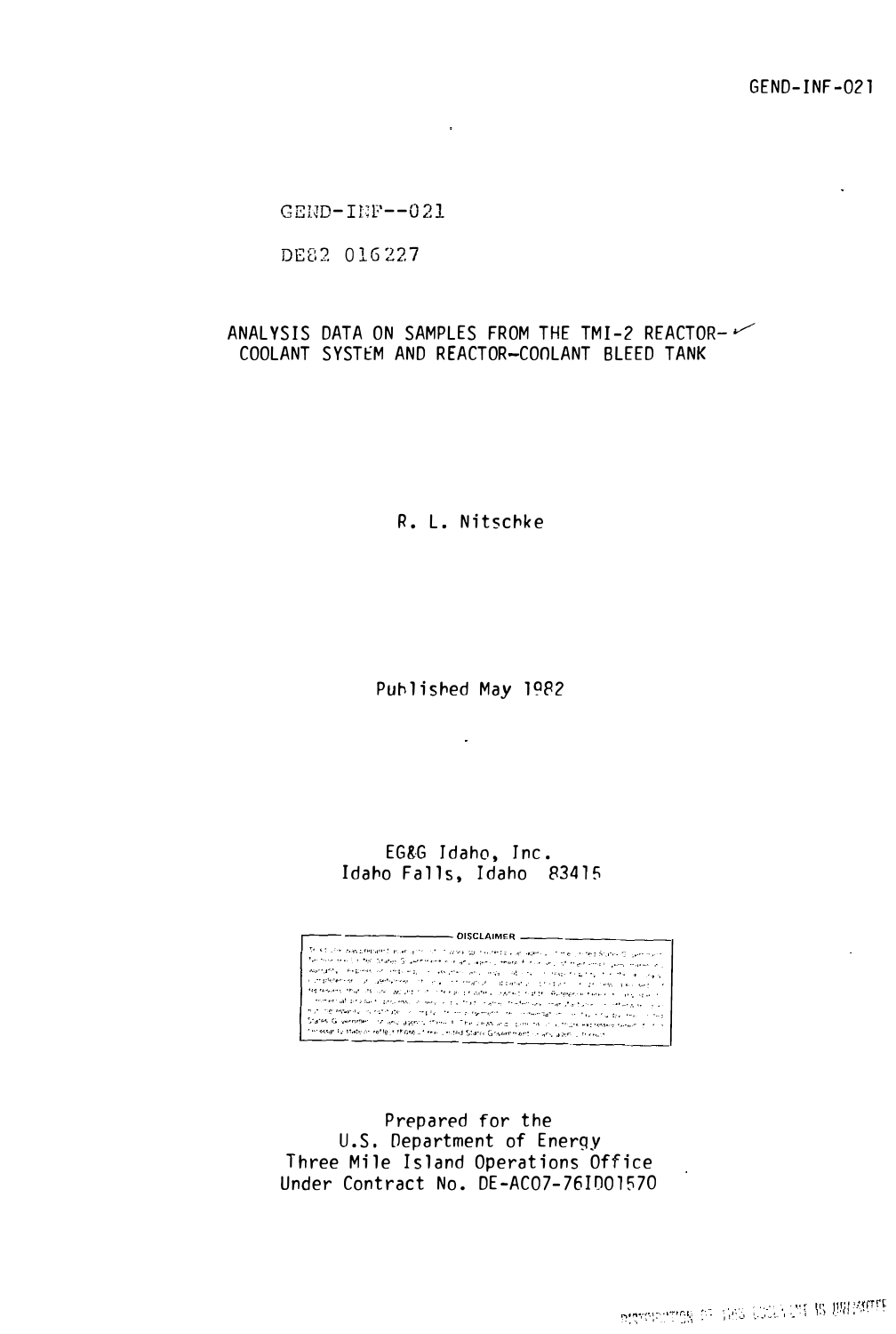## ABSTRACT

Two liquid samples from the Three Mile Island Unit 2 (TMI-2) Reactor Coolant System (RCS) and three liquid samples from the three Reactor Coolant Bleed Tanks (RCBT) were taken during the time period March 29, 1979 to August 14, 1980. The samples were analyzed for radionuclide concentrations by two independent laboratories, Exxon Nuclear Idaho Cc., Inc. (ENICO) and EG&G Idaho, Inc. at the Idaho National Engineering Laboratory (INEL). The RCS sample taken on March 29, 1979 was also analyzed by Science Applications, Inc. (SAI). This report presents the methods used and the results of these ana lyses.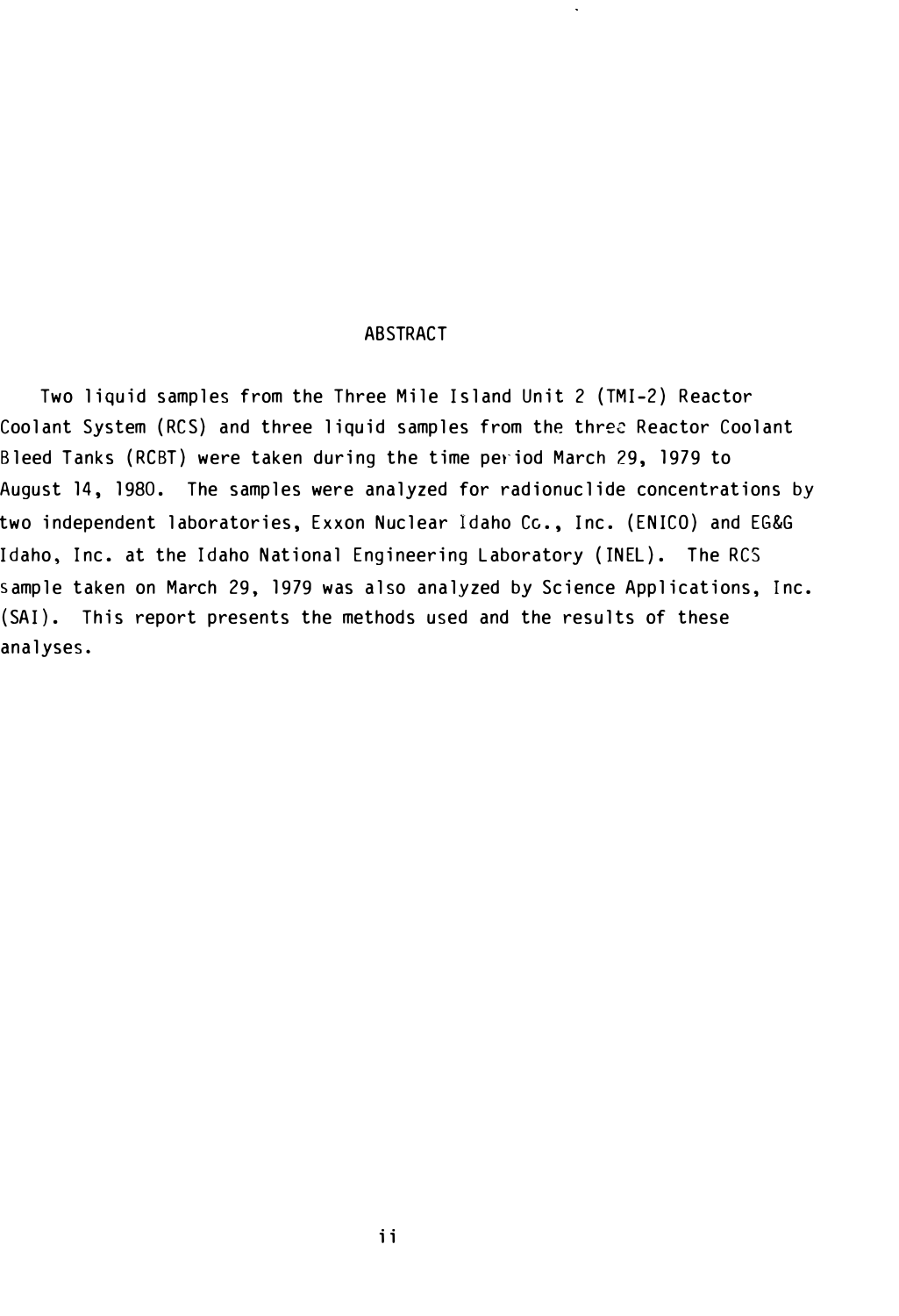#### CONTENTS

| ANALYSES AT EXXON NUCLEAR IDAHO COMPANY, INC.  3 |  |
|--------------------------------------------------|--|
|                                                  |  |
| ANALYSES AT SCIENCE APPLICATIONS, INC.  16       |  |
|                                                  |  |
|                                                  |  |
|                                                  |  |
|                                                  |  |
|                                                  |  |

# FIGURE

| 1. |  |  |  |  |  |  |  | INEL TMI-2 RCS and RCBT sample analysis flowsheet  2 |  |
|----|--|--|--|--|--|--|--|------------------------------------------------------|--|
|----|--|--|--|--|--|--|--|------------------------------------------------------|--|

# TABLES

| 1. | TMI-2 RCS and RCBT filter sample volumes: total solids                                                                  |  |
|----|-------------------------------------------------------------------------------------------------------------------------|--|
| 2. | TMI-2 RCS and RCBT solid sample analyses: X-ray diffraction<br>and direct current emission spectrometry measurements  6 |  |
| 3. | TMI-2 RCS and RCBT solid sample analysis: gamma-ray                                                                     |  |
| 4. | TMI-2 RCS and RCBT solid sample analysis: beta isotopic                                                                 |  |
| 5. | TMI-2 RCS and RCBT solid sample analysis: alpha isotopic                                                                |  |
| 6. | TMI-2 RCS and RCBT liquid sample gamma spectrometry                                                                     |  |
| 7. | TMI-2 RCS and RCBT liquid sample gamma spectrometry analysis                                                            |  |
| 8. | TMI-2 RCS and RCBT filtrate sample analysis: pH,<br>conductivity, specific gravity, anions, and elemental  12           |  |

 $\hat{\mathbf{v}}$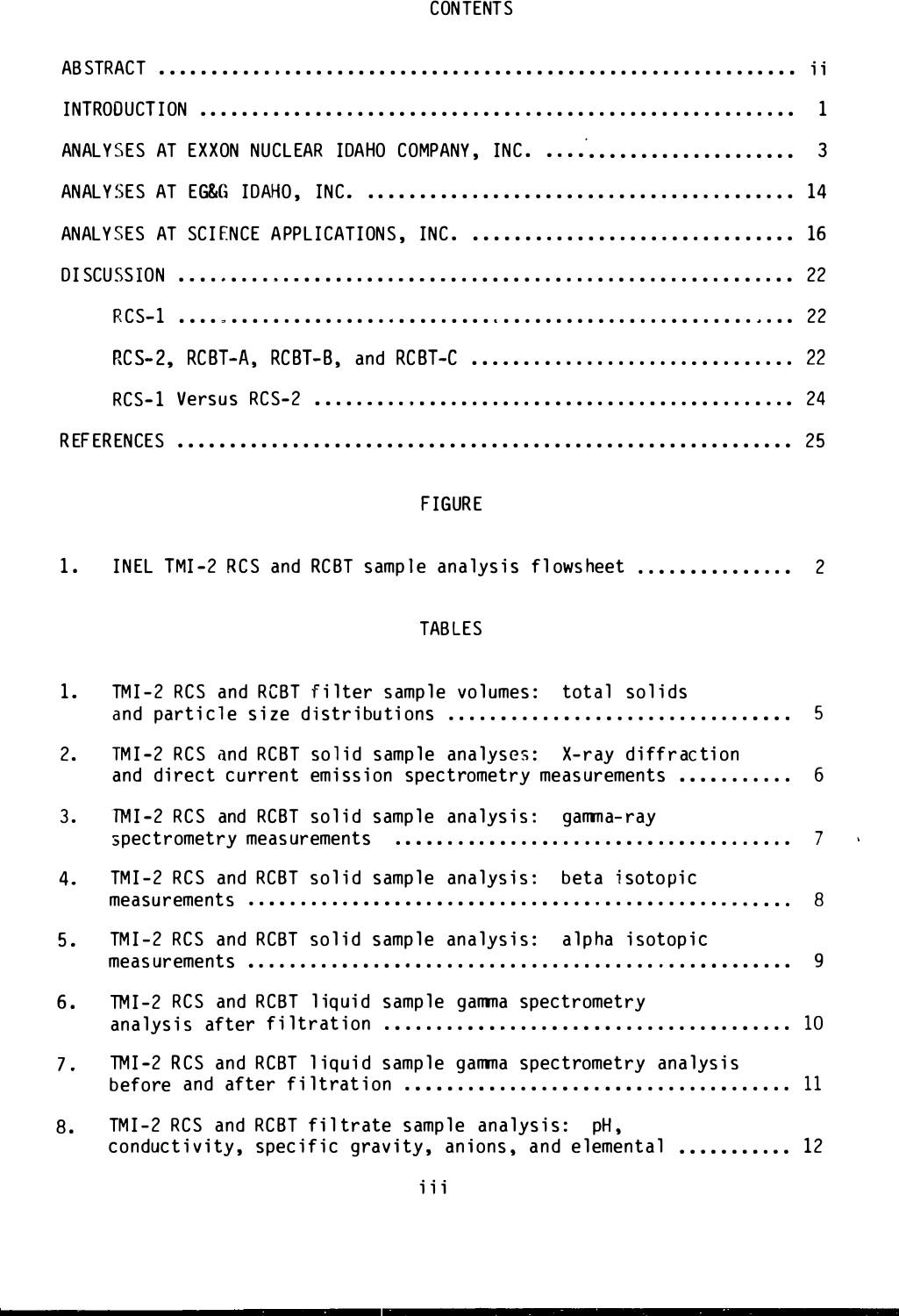| 10. TMI-2 RCS and RCBT solid sample analysis  15         |  |
|----------------------------------------------------------|--|
|                                                          |  |
| 12. TMI-2 RCS-1 concentrations of radionuclides and mass |  |
| 13. Comparison of the TMI-2 RCS-1 measurements  23       |  |
| 14. Comparison of ENICO and EG&G Idaho measurements  23  |  |

 $\mathcal{L}(\mathcal{A})$  and  $\mathcal{L}(\mathcal{A})$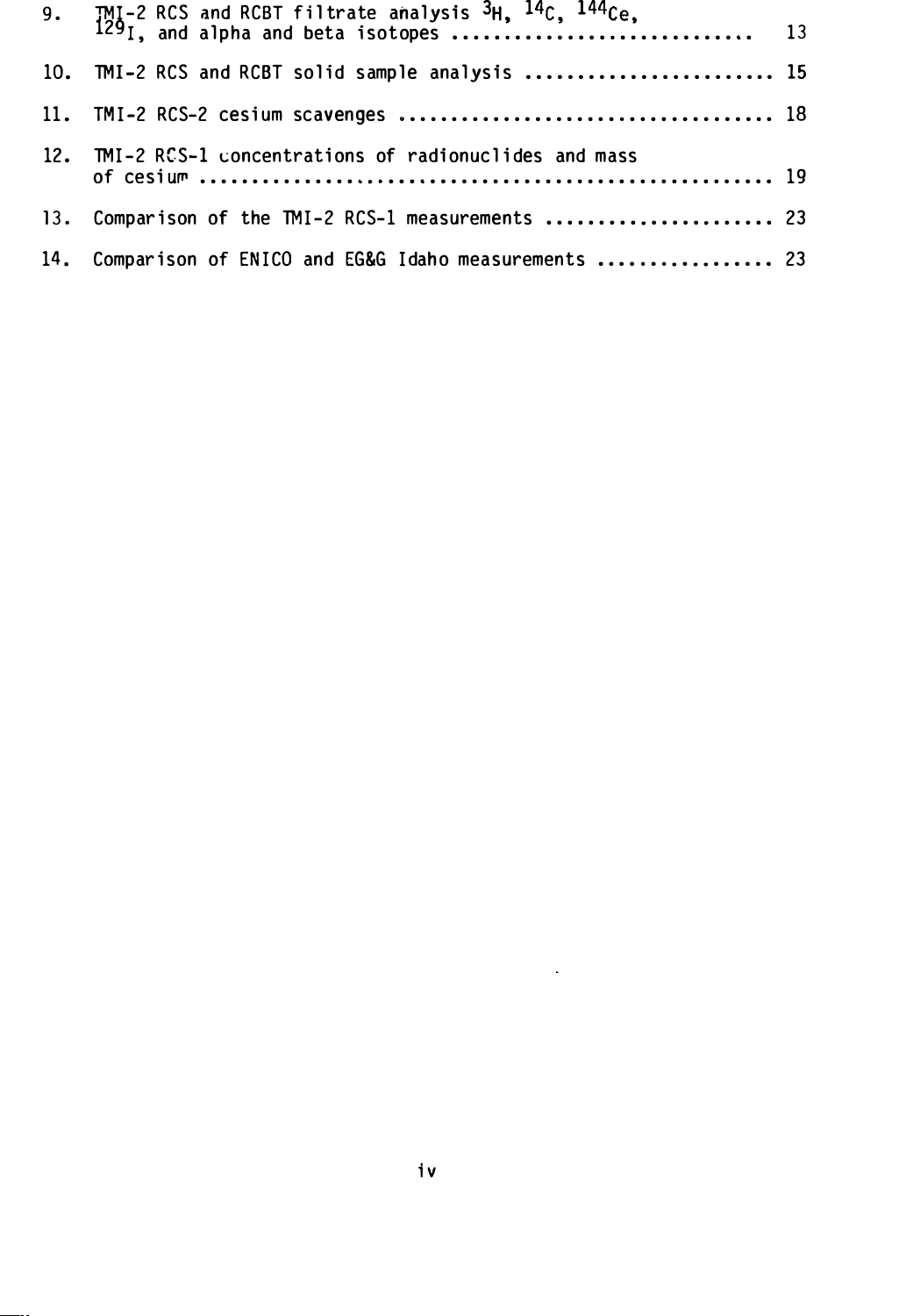# ANALYSIS DATA ON SAMPLES FROM THE TMI-2 REACTOR COOLANT SYSTEM AND REACTOR COOLANT BLEED TANK

## INTRODUCTION

A series of chemical analyses were performed on five Three Mile Island Unit-2 liquid samples and their associated solids. Two liquid reactor coo lant samp les and three liquid reactor coo lant b leed tank samp les were taken. Of the two liquid reactor coolant samples, identified as RCS-1 and RCS-2, the first was taken March 29, 1979, the day after the accident began and the second sample was taken August 14. 1980, approximately sixteen and one-half months later. Both were drawn from the cold leg sampling line upstream of the letdown cooler. The three liquid reactor coolant bleed tank samples, identified as RCBT-A, RCBT-B, and RCBT-C, were collected from Tanks A, B, and C on December 20, 1979, January 28, 1980, and February 4, 1980, respectively. These bleed tank samples were taken prior to processing through EPICOR-II and were filtered prior to collection. The filter solids were destroyed.

All of the samples have been analyzed by two independent laboratories, Exxon Nuclear Idaho Company (ENICO),  $^1$  and EG&G Idaho, Inc.<sup>2</sup> both at the Idaho National Engineering Laboratory (INEL). RCS-1 was also analyzed by Science Applications, Inc. (SAI).<sup>3</sup> This report is a brief description of the analysis techniques used and the corresponding results for each of the three laboratories.

Figure 1 shows the INEL sample analysis flowsheet for the two RCS and three RCBT samp les. As required, RCS-1, RCS-2, RCBT-A, RCBT-B, and RCBT-C have the respective volumes of approximately 150 ml, 150 ml, 125 ml, 150 ml, and 150 ml. There was an additional 20-ml sample of RCS-1 in a poly bottle that was split into two parts and sent to SAI for analysis.

During the review of preliminary data from  $ENICO.<sup>4</sup>$  it became apparent that the RCS-2 and RCBT-A samples had been switched at some point in the sampling/handling process.<sup>5</sup> The data have been appropriately changed to ref lect this.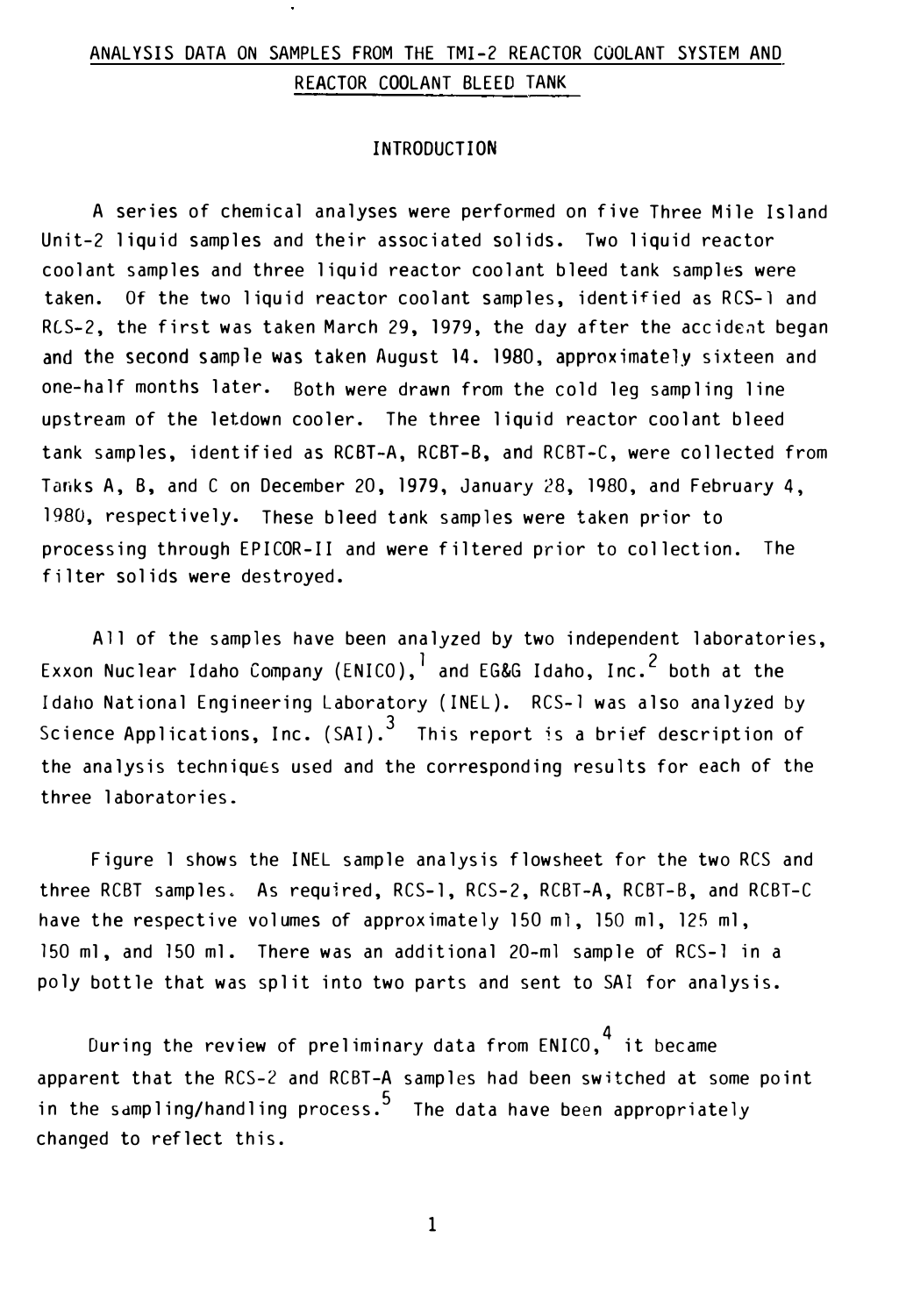

Figure 1. INEL TMI-2 RCS and RCBT sample analysis flowsheet.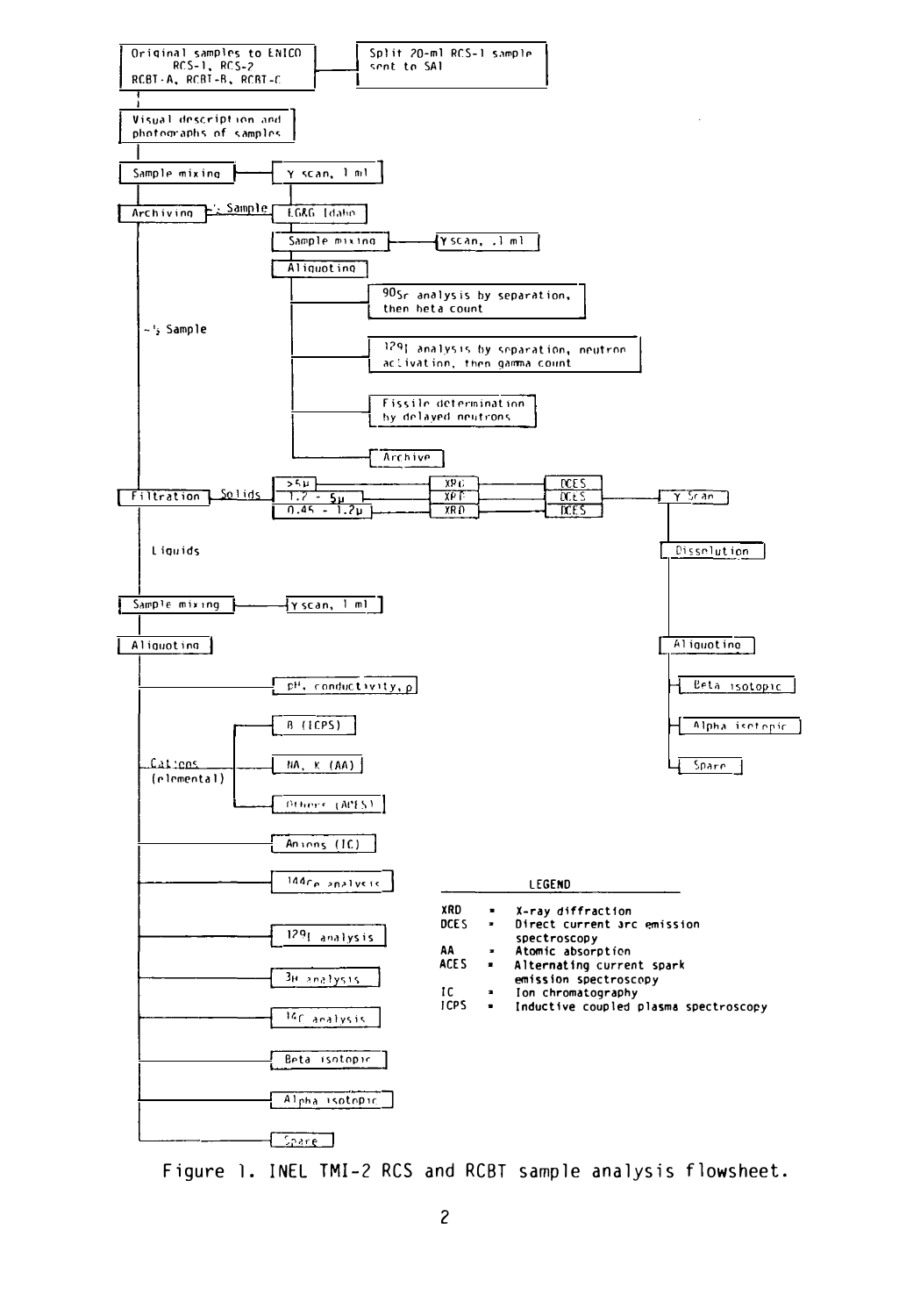#### ANALYSES AT EXXON NUCLEAR IDAHO CUMPANY, INC.

On receipt of the samples, a visual description was made and photographs taken. Three samples, RCS-1, RCS-2, and RCBT-A, were slightly yellow; the other two, RCBT-B and RCBT-C, were greenish-blue. Samples RCBT-B and RCBT-C also contained suspended blackish solids. None of the samples contained visible floc or sediments.

Prior to splitting the samples for archiving, each was manually shaken and a 1.0-ml aliquot of each was assayec in a calibrated geometry using gamma-ray spectrometry. The samples were divided in approximately two halves; one half was archived, and the other half was taken for filtration and subsequent analysis. The 1.0-ml aliquots used for the gamma-ray analysis were recombined with the archived half of the samples. It should be noted that at the conclusion of the analyses the previously greenish-blue samples had turned yellow, presumably due to oxidation.

To determine the quantities of solids and to obtain a measure of the particle size distributions of the solids in the sample, each of the samples was filtered through a series of three preweighed filters. The three filters, in order of use, were a  $5.0 - \mu$  Teflon filter, a  $1.2 - \mu$  Millipore membrane filter, and a 0.45-u Millipore membrane filter. After filtration, the three filters for each sample were individually weighed, the quantities of solids on each filter were calculated, and the volumes of the filtrates were measured. During filtra- tion, �ach sample became progressively colorless, and the filter papers became coated with yellowish or greenish-blue solids.

Following filtration and weighing of the samples, x-ray diffraction (XRD) and direct current arc emission spectrometry (DCES) analyses were performed. The XRD and DCES analyses were performed on small aliquots of the solid material scraped from the filter and were performed only for filters containing sufficiently removdble quantities of sample.

Prior to gamma-ray spectrometry analysis, the three separate filters for a given sample were combined and pelletized. The samples were then analyzed by gamma-ray spectrometry in a calibrated geometry.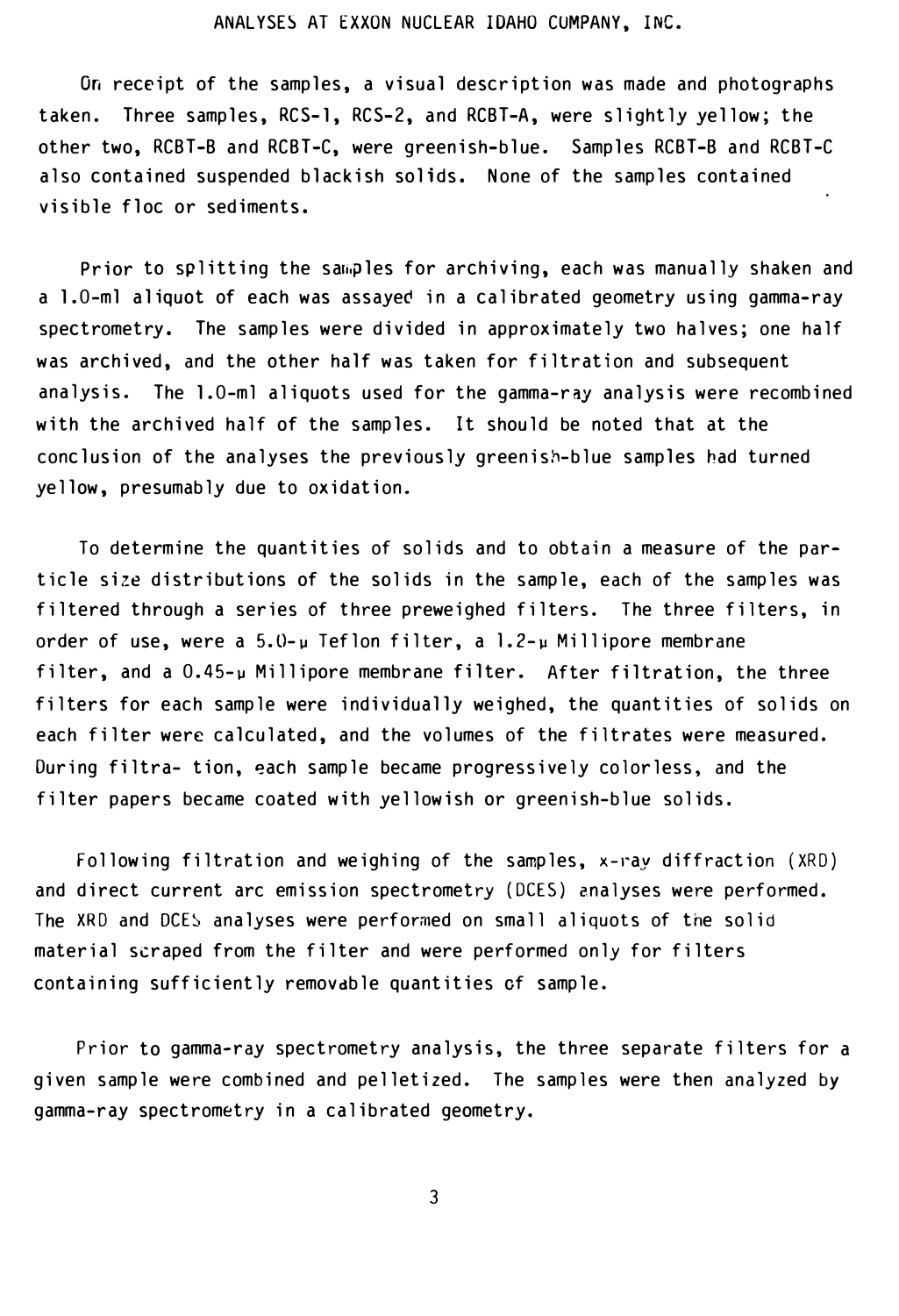The last steps in the analysis of the solids associated with the five samples included sample dissolution, aliquoting into three portions, and measurement of beta and alpha isotopic content.

For the five filtrates of the five original samples, the first steps were manual shaking and gamma-ray spectrometry analyses of 1.0-ml aliquots of each filtrate. Each 1.0-ml aliquot was recombined with its respective filtrate and each sample was divided into 10 aliquots, one of which was held in reserve. Measurements and/or analyses performed on the remaining nine aliquots included alpha and beta isotopic,  $^{129}$ I,  $^{3}$ H,  $^{14}$ C,  $^{144}$ Ce, anions, cations (e lemental), pH, conductivity, and density.

Tables 1-5 contain the measurement data for the solids associated with the five samples from TMI Unit 2. Table 1 presents the total solids and the particle size distributions for the five samples. Table 2 lists the XRD measurements to determine the presence of crystalline compounds and the DCES measurements of the cation (elemental) content of the samples. Tables 3, 4, and 5 show results of the gamma-ray spectrometry and of the beta and alpha isotopic measurements. In all cases noted, uncertainties are at a one-sigma confidence level.

Tables 6-9 contain the measurement data for the liquid portions of the samples. Uncertainties listed in the tables are at a one-sigma confidence level. Tables 6 and 7 list the gamma spectroscopy analysis data for the samples before and after filtration. Measurement data corrected to time of sampling  $(T_0)$  have also been included for the postfiltration samples. Tab le 8 lists measurements of pH, conductivity, and specific gravity for the filtrate samples, and the elemental and anion measurement results. Table 9 presents the results of the  $^3$ H,  $^{14}$ C,  $^{144}$ Ce,  $^{129}$ l, and beta and alpha isotopic analyses, corrected to  $T_{0}$ .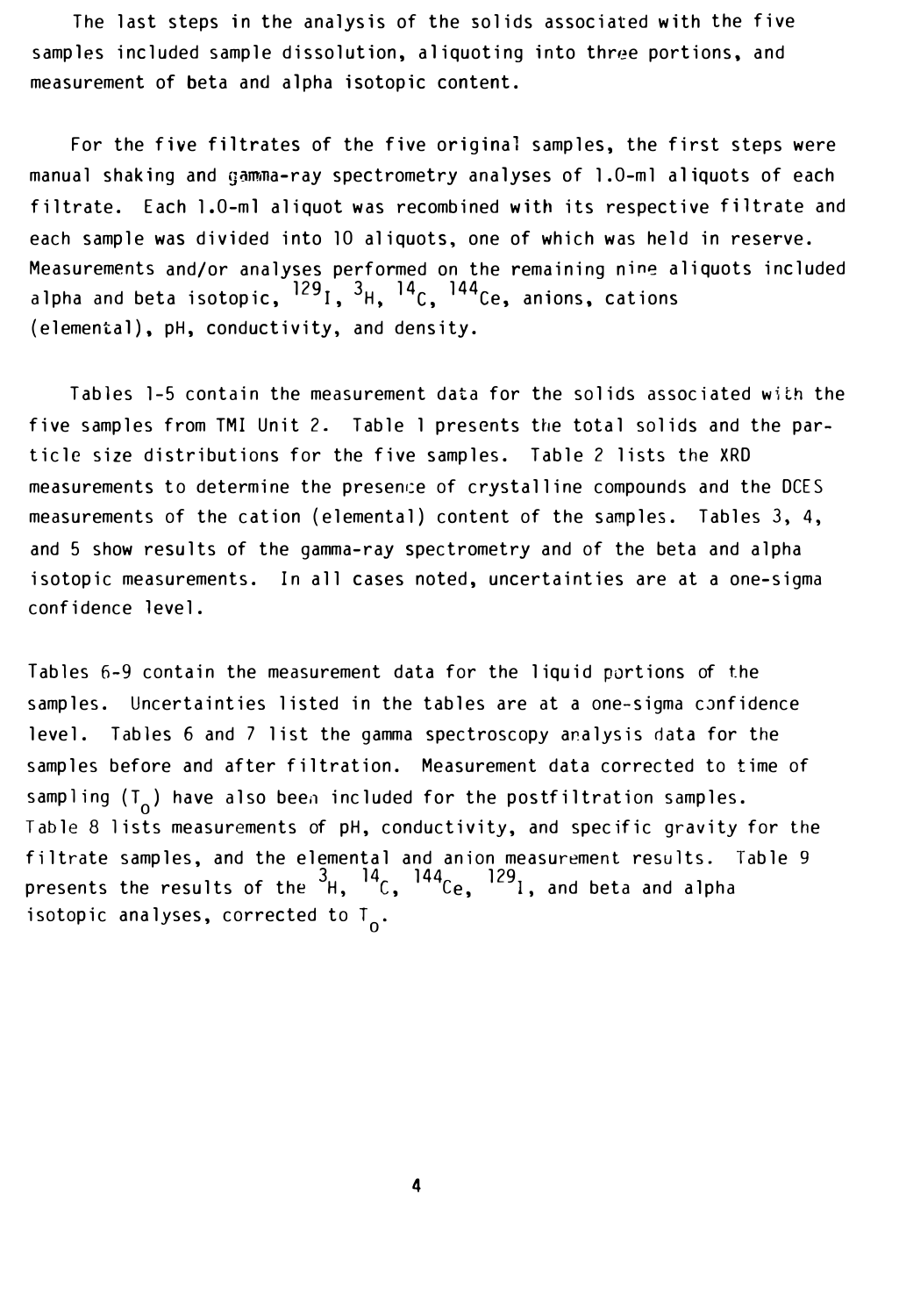|          | Filtered<br>Sample |                           | Particle Size Distribution |                    |                                         |  |  |  |  |
|----------|--------------------|---------------------------|----------------------------|--------------------|-----------------------------------------|--|--|--|--|
| Sample   | Volumes<br>(m1)    | Total<br>Solids<br>( mg ) | >5ս<br>(mg)                | $1.2 - 5u$<br>(mg) | $0.45 - 1.2\mu$<br>$\lfloor mg \rfloor$ |  |  |  |  |
| $RCS-1$  | 63                 | 4.3                       | 2.1                        | 0.9                | 1.3                                     |  |  |  |  |
| $RC - 2$ | 74                 | 9.5                       | 0                          | 1.4                | 8.1                                     |  |  |  |  |
| RCBT-A   | 78                 | 12.2                      | 3.2                        | 6.4                | 2.6                                     |  |  |  |  |
| RCBT-B   | 78                 | 12.3                      | 4.7                        | 5.0                | 2.6                                     |  |  |  |  |
| RCBT-C   | 78                 | 20.7                      | 8.4                        | 5.6                | 6.7                                     |  |  |  |  |

# TABLE 1. TMI-2 RCS AND RCBT FILTER SAMPLE VOLUMES: TOTAL SOLIDS AND PARTICLE SIZE DISTRIBUTIONS

 $\mathcal{A}^{\mathcal{A}}$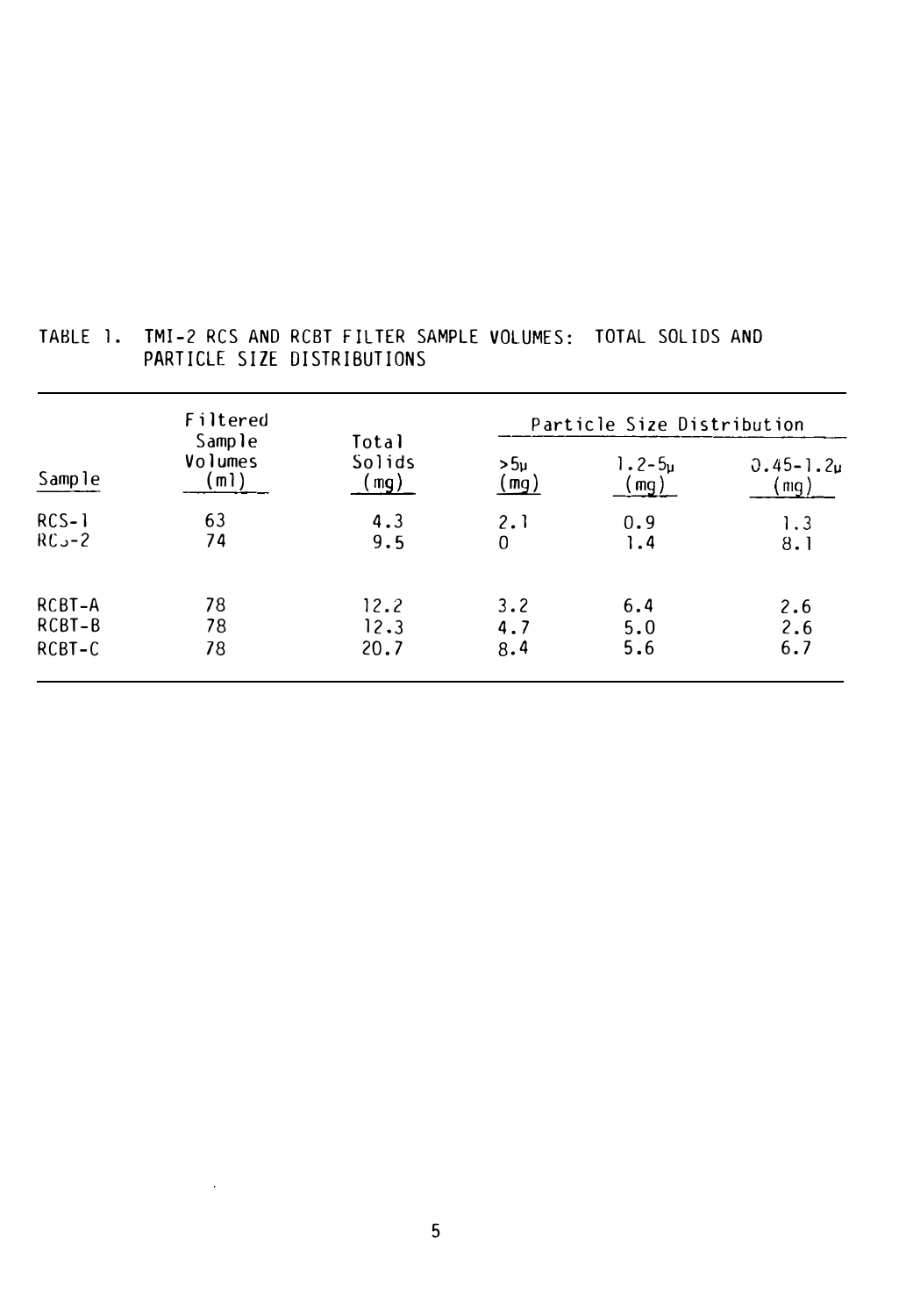TABLE 2. TMI-2 RCS AND RCBT SOLID SAMPLE ANALYSES: X-RAY DIFFRACTION AND DIRECT CURRENT EMISSION SPECTROMETRY MEASUREMENTS (M = major  $[>5\%]$ ; m = minor  $[<5\%>0.1\%]$ : T = trace  $[<0.1\%]$ ; A = amorphous; -- = not aetected)

|         | Particle           |                                     | Elemental Analysis by Direct Current Arc Emission Spectroscopy<br>$(wt\%)$ |     |              |              |    |              |                |    |             |    |    |                |                |    |
|---------|--------------------|-------------------------------------|----------------------------------------------------------------------------|-----|--------------|--------------|----|--------------|----------------|----|-------------|----|----|----------------|----------------|----|
| Sample  | <b>Size</b><br>(µ) | XRD<br>a<br>Analysis                | Ag                                                                         | A l | Ca           | Cr           | Cu | Fe           | $\mathbf{I}$ n | Mg | Mn          | Na | Νi | $\frac{Si}{1}$ | S <sub>n</sub> | 2r |
| $RCS-1$ | $5\phantom{.0}$    | b<br>Fe <sub>3</sub> O <sub>4</sub> | Т                                                                          |     |              | $\mathsf{m}$ | -- | $\mathsf{M}$ | $\mathsf{m}$   |    | m           |    | m  | --             | m              | m  |
| $RCS-1$ | 1.2                | A                                   | $- -$                                                                      | m   | m            |              |    | M            |                | m  |             | m  |    | m              |                |    |
| $RCS-1$ | 0.45               | $\mathsf A$                         |                                                                            |     | $\mathsf{m}$ | m            | Τ  | M            |                | m  | m           |    |    | m              |                | m  |
| $RCS-2$ | 1.2                | $\mathsf{A}$                        |                                                                            |     |              | --           |    | M            |                | m  | m           |    |    | m              |                |    |
| RCBT-A  | 5                  | $\mathsf A$                         |                                                                            |     |              |              |    | M            |                |    |             |    |    |                |                | m  |
| RCTB-B  | 5                  | ${\sf A}$                           |                                                                            | m   | $\mathsf{m}$ |              | Т  | M            |                |    | $\mathsf m$ |    |    | m              |                |    |
| RCBT-B  | 1.2                | Α                                   |                                                                            |     |              |              |    | M            |                |    |             |    |    | m              |                |    |
| RCBT-C  | 5                  |                                     |                                                                            |     |              |              |    |              |                |    |             |    |    |                |                |    |
| RCBT-C  | 1.2                | ${\sf A}$                           |                                                                            | m   |              |              |    | M            |                | m  |             |    |    | M              |                |    |

a. There was insufficient sample on the other filter samples for XRD and DCES analysis.

b. In<sub>2</sub>0<sub>3</sub>, Ag<sub>2</sub>0, and Zr0<sub>2</sub> were possibly present.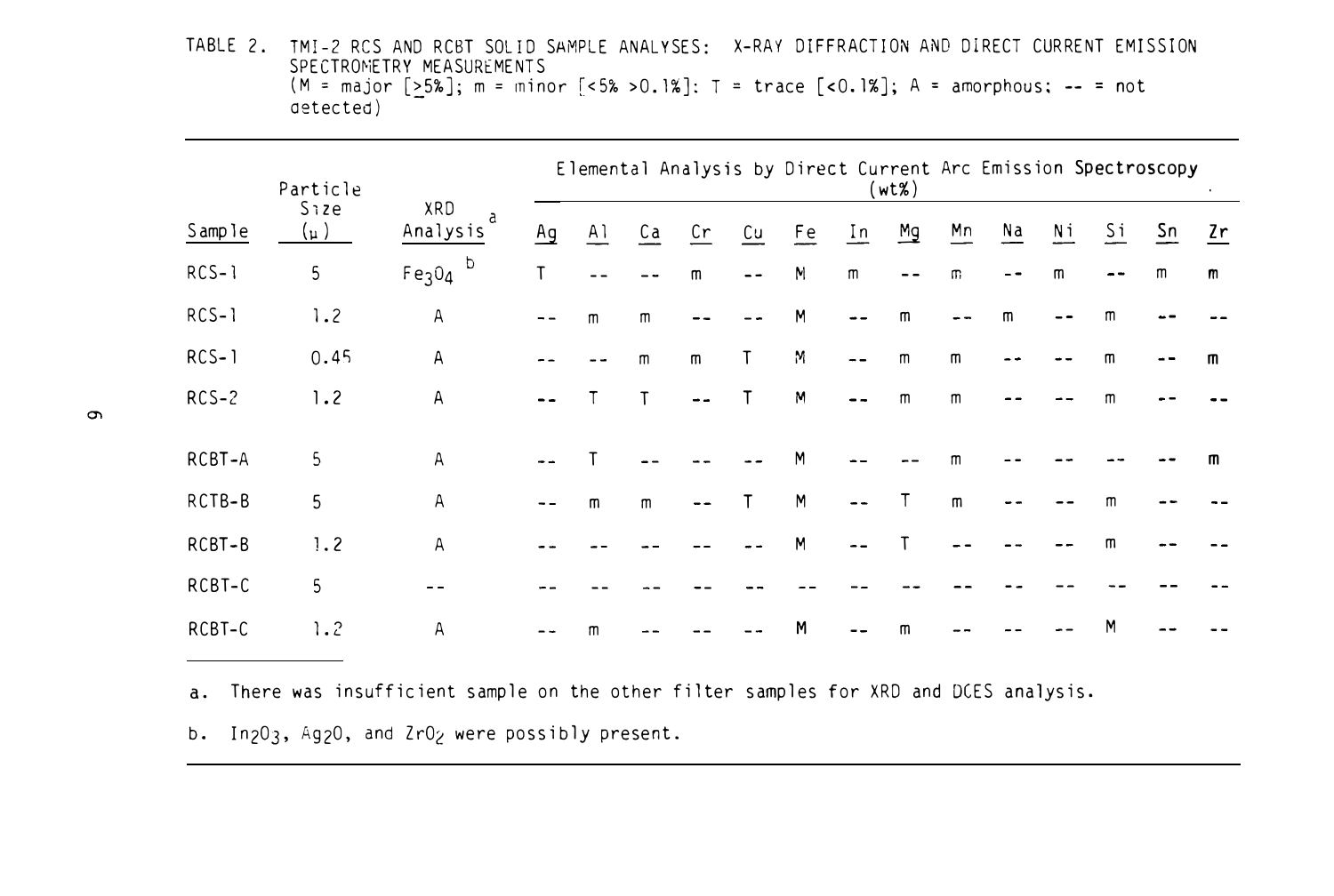| Sample  | $^{134}$ Cs        | $^{137}$ Cs        | $144$ <sub>Ce</sub>  | 60 <sub>Co</sub> | 125 <sub>5b</sub>        | $106$ Ru   | 54 <sub>Mn</sub>         |
|---------|--------------------|--------------------|----------------------|------------------|--------------------------|------------|--------------------------|
| RCS-1   | $3.32 + 0.03E - i$ | $1.212 + 0.005$    | $1.834 + 0.005E - 1$ | $2.0 + 0.2E - 3$ | $2.4 + 0.5E - 2$         | $7 + 1E-2$ | $- -$                    |
| $RCS-2$ | $1.08 + 0.03E - 2$ | $4.94 + 0.04E - 2$ | $5.760 + 0.005E - 2$ | $7 + 1E-5$       | $\overline{\phantom{a}}$ | $ -$       | $4 + 1E - 4$             |
| RCBT-A  | $1.10 + 0.08E - 1$ | $5.06 + 0.01E-1$   | $1.5 + 0.2E - 2$     |                  |                          |            |                          |
| RCBT-B  | $9.05 + 0.07E - 2$ | $4.52 + 0.02E - 1$ | $5.6 + 0.8E - 4$     |                  |                          |            |                          |
| RCBT-C  | $1.64 + 0.03E - 2$ | $7.56 + 0.05E - 2$ | $1.47 + 0.03E - 3$   | $4.6 + 0.8E - 5$ | $- -$                    | $- -$      | $\overline{\phantom{a}}$ |

TABLE 3. TMI-2 RCS AND RCBT SCLID SAMPLE ANALYSIS: GAMMA-RAY SPECTROMETRY MEASUREMENTS ( $\mu$ Ci/ml of filtered solution corrected to T<sub>0</sub>)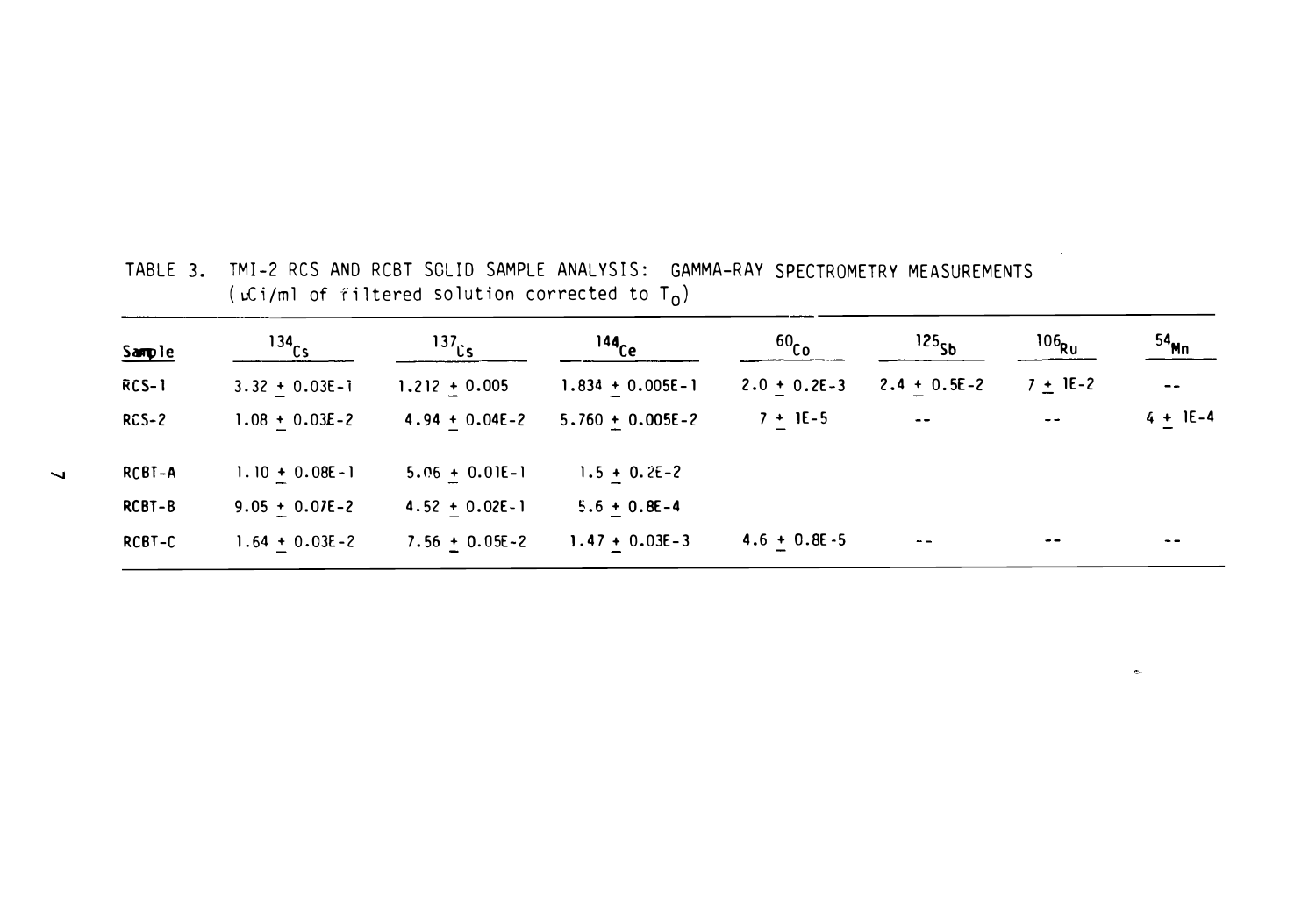| Sample  | 90 <sub>Sr</sub>   | $^{89}$ Sr  | 91 <sub>y</sub> | $^{55}$ Fe         | $^{64}$ Ni         |
|---------|--------------------|-------------|-----------------|--------------------|--------------------|
| $RCS-1$ | 9.4 $\pm$ 0.9E-3   | $\sim$ 10   | $2E - 3$        | $1.0 \pm 0.1E - 2$ | $3.1 \pm 0.3E-6$   |
| $RCS-2$ | $3.8 \pm 0.3E - 1$ | $\langle 9$ | $27E - 5$       | 1.2 $\pm$ 0.1E-3   | $8.2 \pm 0.8E - 7$ |
| RCBT-A  | $2.0 \pm 0.1E - 1$ | $2E - 1$    | $59E - 6$       | $2.1 \pm 0.2E-4$   | $1.0 \pm 0.1E - 6$ |
| RCBT-6  | $4.4 \pm 0.6E - 2$ | $5E - 1$    | $<$ 1E – 5      | $6.3 \pm 0.6E - 5$ | $2.6 \pm 0.4E - 7$ |
| RCBT-C  | 1.4 $\pm$ 0.1E-2   | $2E - 1$    | $< 2E - 5$      | $3.1 \pm 0.4E - 5$ | $4.3 \pm 0.4E - 7$ |

TABLE 4. TMI-2 RCS AND RCBT SOLID SAMPLE ANALYSIS: BETA ISOTOPIC MEASUREMENTS (µCi/ml of filtered solution corrected to T $_{\rm 0}$ )

 $\mathcal{O}_1$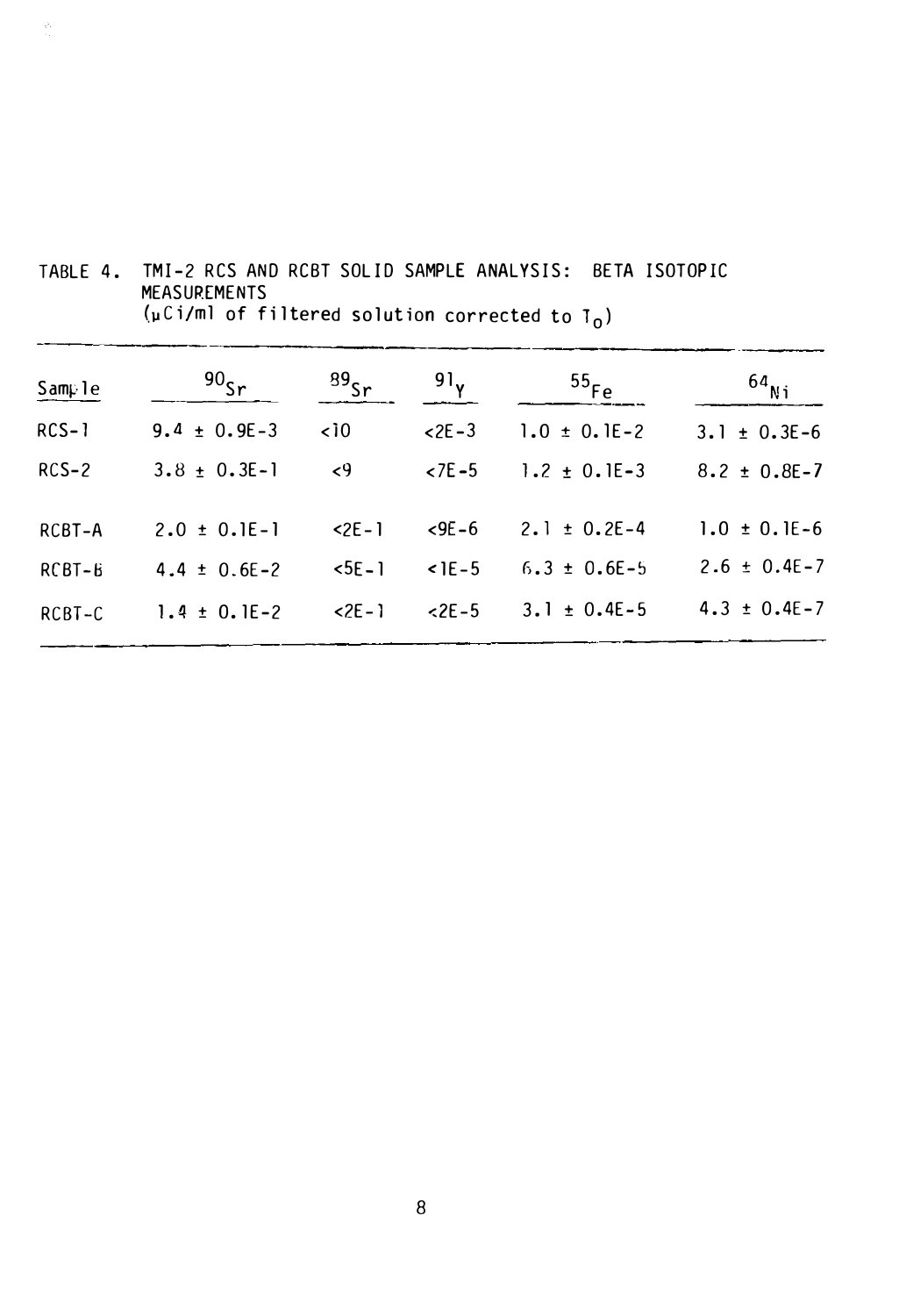| Sample  | 238 <sub>Pu</sub> | 239,240 <sub>pu</sub> | $241_{Am}$       | $242$ <sub>Cm</sub> | $^{244}$ Cm       | $235_{\text{H}}$ | $234_{\text{U}}$                           | $238_{\text{H}}$ |
|---------|-------------------|-----------------------|------------------|---------------------|-------------------|------------------|--------------------------------------------|------------------|
| $RCS-1$ | $3.7 + 9.2E - 6$  | $3.25 + 0.09E - 5$    | $5.7 + 0.3E - 7$ | $7 + 2E - 7$        | $< 6E - 9$        |                  | $5 + 2E - 7$ 2.2 $\pm$ 0.2E-5 4 $\pm$ 1E-7 |                  |
| $RCS-2$ | $9 + 5E-8$        | 2.4 $\pm$ 0.8E-7      | $4.5 + 0.6E - 7$ | $< 3E - 7$          | $<$ 4E – 8        | $2E-8$           | $5E-8$                                     | $4 + 1E-8$       |
| RCBT-A  | $1.3 + 0.2E - 6$  | $1.04 + 0.05E - 5$    | $2.1 + 0.1E - 7$ | $8 + 2E - 8$        | $5E - 9$          | $2E - 8$         | $5E-8$                                     | $6 + 3E - 8$     |
| RCBT-B  | $5E - 8$          | $1.4 + 0.5E - 7$      | $56E - 8$        | $<$ 1E – 7          | $<$ 4E – 8        | $2E - 8$         | $8 - 8$                                    | $2E - 8$         |
| RCBT-C  | $5 - 8$           | $3.9 + 0.5E - 7$      | $1.3 + 0.6E - 8$ | $<$ 1E $-8$         | $5 + 3E-9 < 9E-R$ |                  | $4 + 2E - 7$                               | $5 + 1E - 7$     |

TABLE 5. TMI-2 RCS AND RCBT SOLID SAMPLE ANALYSIS: ALPHA ISOTOPIC MEASUREMENTS  $(\mu Ci/m)$  of riltered solution corrected to T<sub>0</sub>)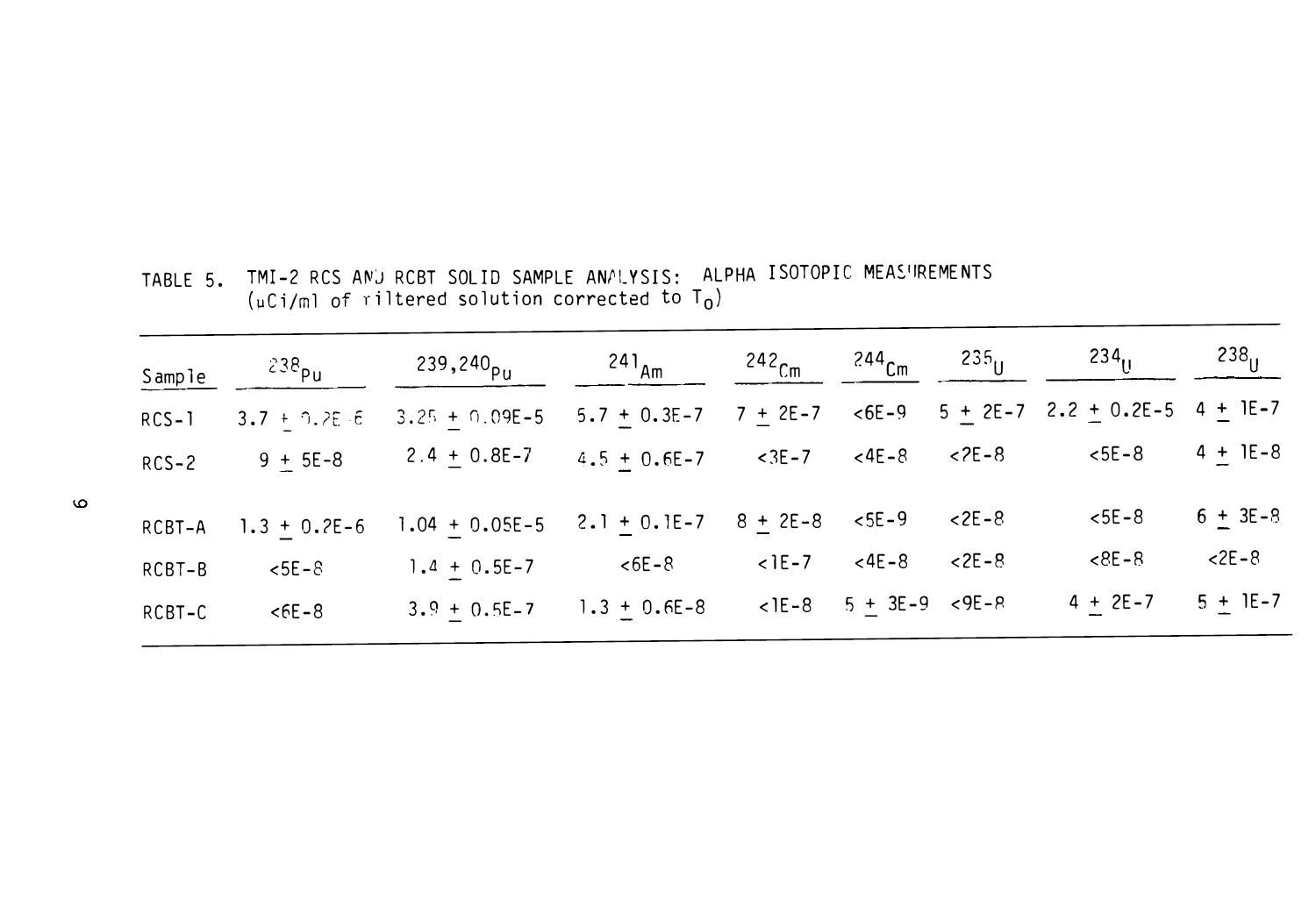|         |                    | $\mu$ Ci/ml Corrected to<br>$\mathsf{T}_{\mathsf{o}}$ |                                            |  |  |  |  |  |  |
|---------|--------------------|-------------------------------------------------------|--------------------------------------------|--|--|--|--|--|--|
| Sample  | $T_{\rm o}$        | 134Cs<br>After<br>Filtration                          | $137$ <sub>Cs</sub><br>After<br>Filtration |  |  |  |  |  |  |
| $RCS-1$ | March 29, 1979     | $8.77 \pm 0.07E + 1$                                  | $3.56 \pm 0.02E + 2$                       |  |  |  |  |  |  |
| $RCS-2$ | August 8, 1980     | $4.92 \pm 0.03$                                       | $2.83 \pm 0.02E + 1$                       |  |  |  |  |  |  |
| RCBT-A  | December 20, 1979  | $7.57 \pm 0.07$                                       | $3.38 \pm 0.02$ E + 1                      |  |  |  |  |  |  |
| RCBT-B  | January 28, 1980   | $7.79 \pm 0.08$                                       | $3.71 \pm 0.02E+1$                         |  |  |  |  |  |  |
| RCBT-C  | February $4, 1980$ | $1.050 \pm 0.005E + 1$                                | $5.05 \pm 0.01E+1$                         |  |  |  |  |  |  |

# TABLE 6. TMI-2 RCS AND RCBT LIQUID SAMPLE GAMMA SPECTROMETRY ANALYSIS AFTER FILTRATION

 $\omega_{\rm{max}}$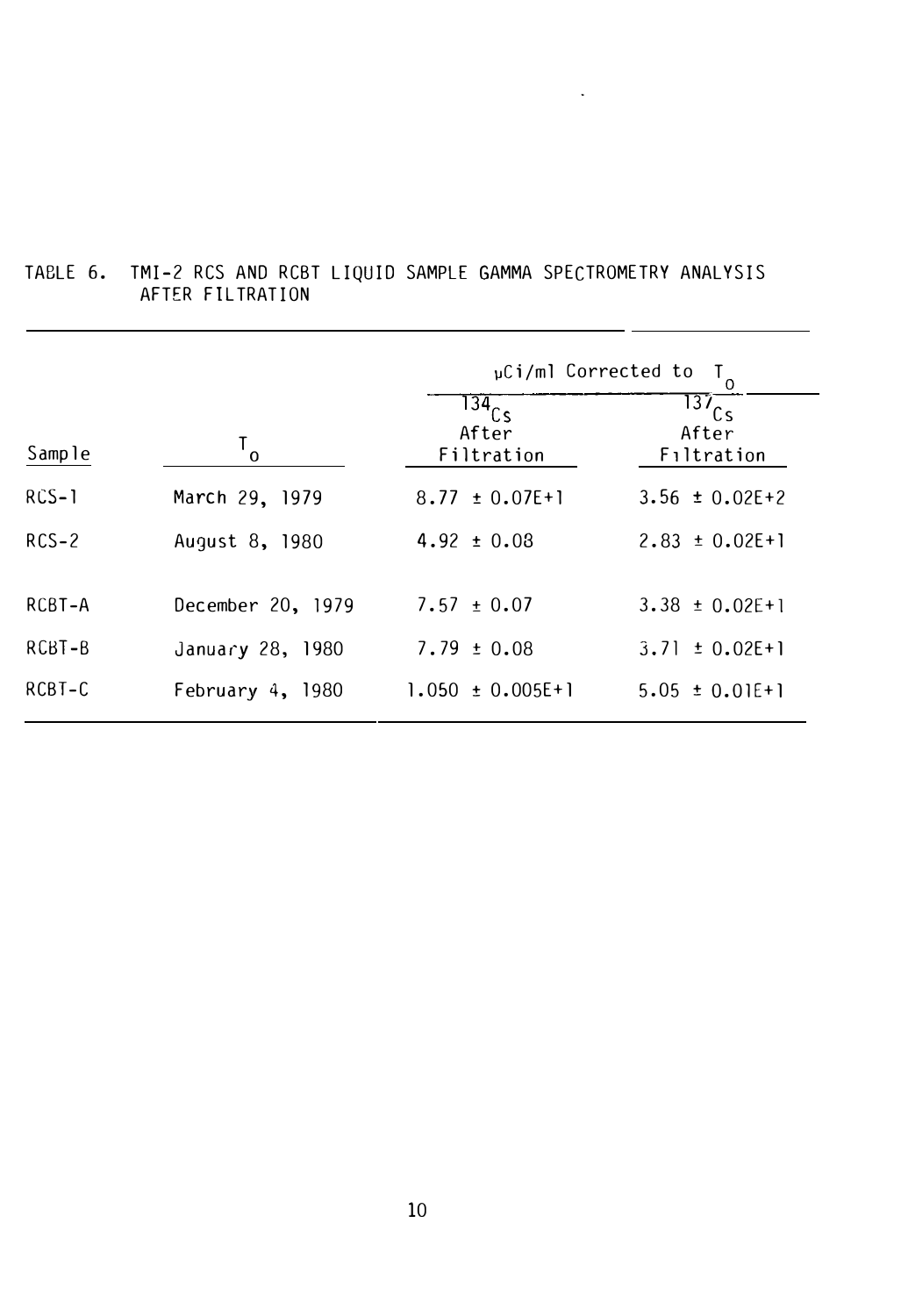|         |                   |                             | $134$ <sub>Cs</sub> | $^{137}$ Cs                 | 60 <sub>Co</sub>    |                                          |
|---------|-------------------|-----------------------------|---------------------|-----------------------------|---------------------|------------------------------------------|
| Sample  |                   | <b>Before</b><br>Filtration | After<br>Filtration | <b>Before</b><br>Filtration | After<br>Filtration | <b>Before</b><br>Filtration <sup>d</sup> |
| $RCS-1$ | March 29, 1979    | $5.32 + 0.05E + 1$          | $5.11 + 0.04E + 1$  | $3.35 + 0.02E + 2$          | $3.42 + 0.02E + 2$  | $2.1 + 0.3E-1$                           |
| $RCS-2$ | August 8, 1980    | $4.41 + 0.03$               | $4.45 + 0.06$       | $2.92 + 0.01E + 1$          | $2.81 + 0.02E + 1$  | $- -$                                    |
| RCBT-A  | December 20, 1979 | $5.58 + 0.05$               | $5.43 + 0.01$       | $3.50 + 0.01E + 1$          | $3.3! + 0.02E + 1$  | --                                       |
| RCBT-B  | January 28, 1980  | $5.58 + 0.04$               | $5.71 + 0.06$       | $3.65 + 0.01E + 1$          | $3.55 + 0.02E + 1$  | $ -$                                     |
| RCBT-C  | February 4, 1980  | $8.57 + 0.05$               | $7.74 + 0.04$       | $5.26 + 0.02E + 1$          | $4.83 + 0.01E + 1$  | $ -$                                     |

· TABLE 7. TMI-2 RCS AND RCBT LIQUID SAMPLE GAMMA SPECTROMETRY ANALYSIS BEFORE AND AFTER FILTRATION

a. No radionuclides were detected after filtration.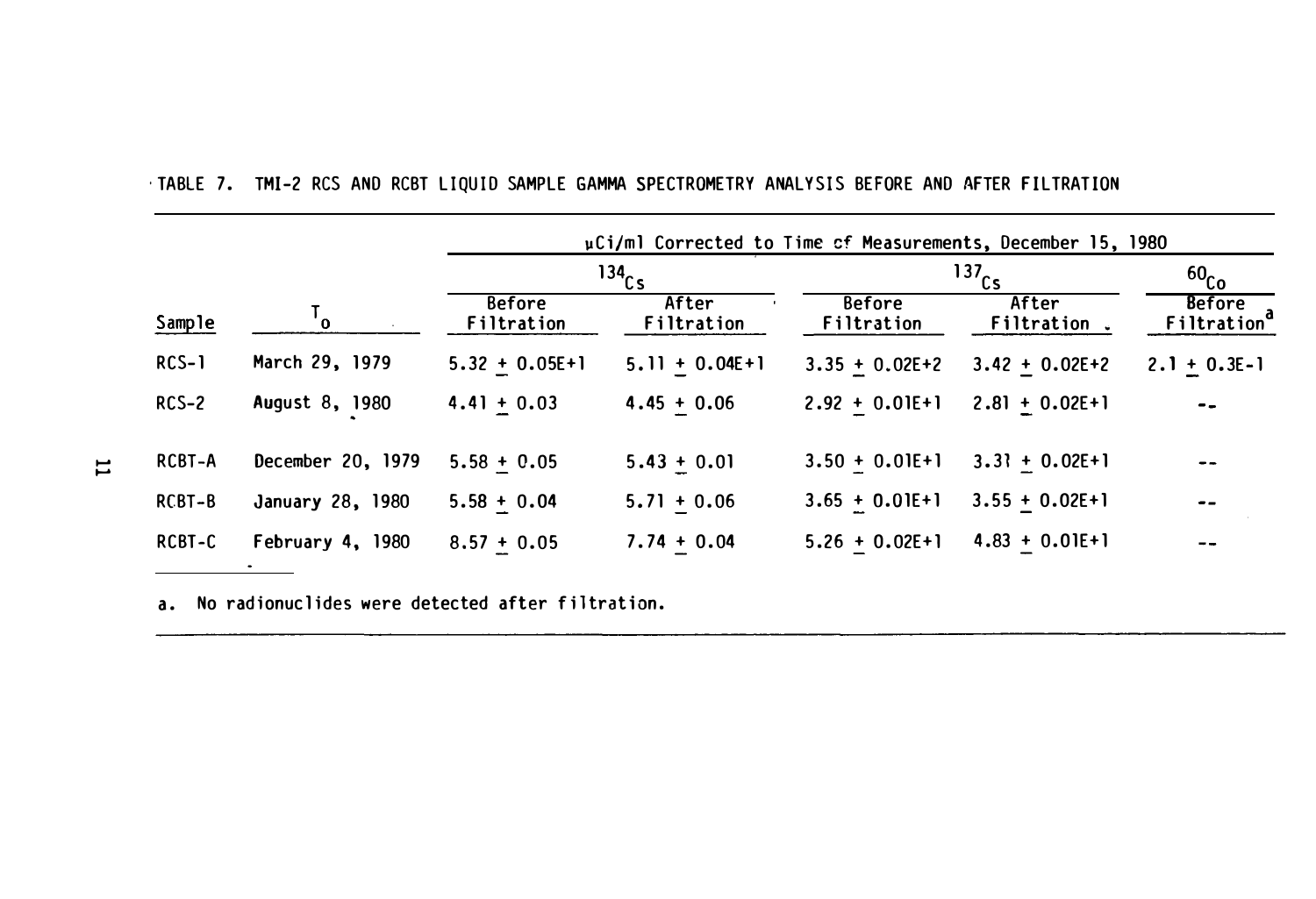|              |         |      |                           |                                                      |              |                 |              |                 | Elemental Analysis by Alternative Current Spark Emission<br>Spectrometry (µg/ml) |                         |           |                         |
|--------------|---------|------|---------------------------|------------------------------------------------------|--------------|-----------------|--------------|-----------------|----------------------------------------------------------------------------------|-------------------------|-----------|-------------------------|
| Sample       | ٠<br>pH |      | Conductivity<br>(µmho/cm) | Specific<br>Gravity                                  | A1           | B               | $Ca$         | Fe              | $\overline{\mathbf{K}}$                                                          | Mg                      | <u>Na</u> | <u>Si</u>               |
| $RCS-1$      | 8.42    | 2.98 |                           | 1.0054                                               | 3            | 2300            | 1            | $\triangleleft$ | 30.1                                                                             | 0.2                     | 1050      | 3                       |
| $RCS-2$      | 7.94    | 2.72 |                           | 1.0030                                               | 4            | 3560            | $\mathbf{3}$ | 13              | $-0.1$                                                                           | 0.9                     | 795       | $\mathbf{3}$            |
| RCBT-A       | 8.00    |      | 1.18                      | 1.0021                                               | L            | 1400            | 8            | 0.6             | 0.1                                                                              | $\overline{\mathbf{c}}$ | 360       | $\overline{\mathbf{c}}$ |
| RCBT-B       | 8.63    |      | 1.33                      | 1.0014                                               | 0.8          | 760             | $\pmb{8}$    | 0.6             | $-0.1$                                                                           | $\overline{c}$          | 423       | $\mathbf{2}$            |
| RCBT-C       | 8.64    |      | 1.36                      | 1.0012                                               | ı            | 860             | 5            | 0.6             | 0.3                                                                              | 0.9                     | 383       | 3                       |
|              |         |      |                           | Anions Analysis by Ion Chromatography <sup>a,b</sup> |              | $(\mu g/ml)$    |              |                 |                                                                                  |                         |           |                         |
| Sample       | F       | C1   | $Br^-$                    | $504-2$                                              | $p_0^{-3}$   | NO <sub>3</sub> |              |                 |                                                                                  |                         |           |                         |
| <b>RCS-1</b> | 1.0     | 2.1  | $\sim$ 10                 | 28                                                   | $\sim$ 10    | 10.3            |              |                 |                                                                                  |                         |           |                         |
| $RCS-2$      | 0.5     | 0.1  | 1.0                       | 23                                                   | 1.0          | 3.1             |              |                 |                                                                                  |                         |           |                         |
| RCBT-A       | 1.0     | 5.0  | $\sim$ 10                 | 147                                                  | $\langle$ 10 | 3.2             |              |                 |                                                                                  |                         |           |                         |
| RCBT-B       | 2.0     | 11.7 | $\langle$ 10              | 92                                                   | $\langle$ 10 | 3.2             |              |                 |                                                                                  |                         |           |                         |
| RCBT-C       | 1.0     | 10.3 | $\langle$ 10              | 205                                                  | $\langle$ 10 | 2.0             |              |                 |                                                                                  |                         |           |                         |

TABLE 8. TMI-2 RCS AND RCBT FILTRATE SAMPLE ANALYSIS: pH, CONDUCTIVITY, SPECIFIC GRAVITY, ANIONS, AND ELEMENTAL

a. High levels of boron interfered with the  $\overline{\text{NO}_2}$  analyses.

b. An unidentified peak in RCS-2 was tentatively identified as the oxalate ion C<sub>2</sub>O4<sup>-2</sup> at a level of 15.6 �g/ml.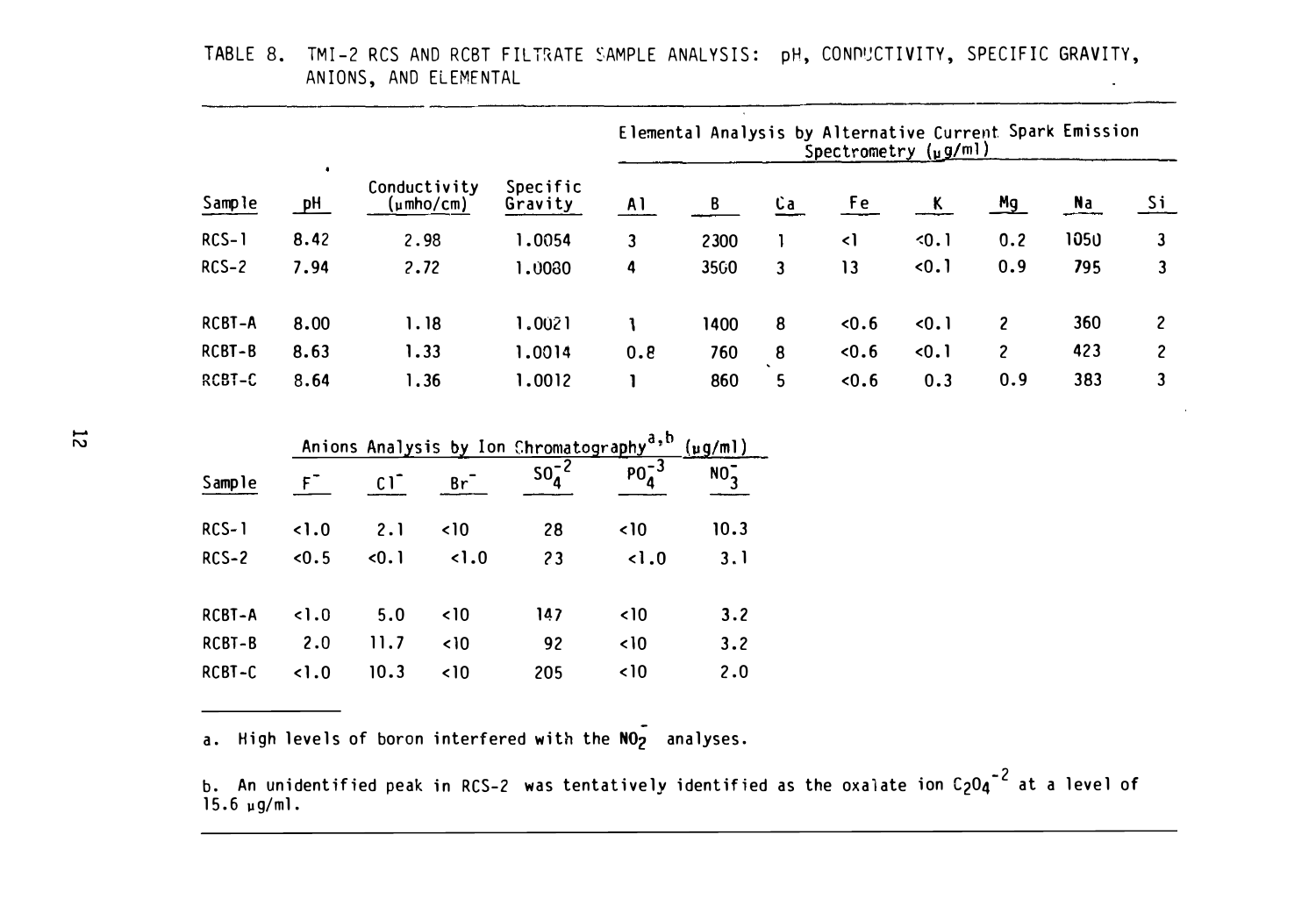TABLE 9. TMI-2 RCS AND RCBT FILTRATE ANALYSIS:  ${}^{3}H$ ,  ${}^{14}C$ ,  ${}^{144}Ce$ ,  ${}^{129}I$  and alpha and BETA<br>ISOTOPES (uCi/ml Corrected to T<sub>O</sub>)

|         |                                           |                    |                      |                     |                                   |                             |                      | <b>Beta Isotopic</b> |                   |                     |
|---------|-------------------------------------------|--------------------|----------------------|---------------------|-----------------------------------|-----------------------------|----------------------|----------------------|-------------------|---------------------|
| Sample  | $\mathbf{I}_{\mathbf{0}}$                 | $3_H$              | 14 <sub>C</sub>      | $144$ <sub>Ce</sub> | 129 <sub>1</sub>                  | $\overline{90}_{\text{Sr}}$ | $\overline{B9}_{5r}$ | 91 <sub>v</sub>      | $55_{Fe}$         | $63_{\text{Ni}}$    |
| $RCS-1$ | March 29, 1979                            | $1.71 \pm 0.08$    | $7.21 + 0.07E - 4$   | $1.80 + 0.09E - 2$  | $5.3 + 0.3E - 6$                  | $5.7 \pm 0.3E - 4$          | $(4E - 1)$           | $5.9 + 0.5E - 2$     | $5E - 2$          | $1.4 + 0.1E - 4$    |
| $RCS-2$ | August 14, 1980                           | $8.5 + 0.4E - 2$   | $7.0 + 0.7E - 5$     | $< 9E - 5$          | $3.4 + 0.2E - 6$                  | $2.3 + 0.1E + 1$            | < 400                | $2.3 + 0.2E - 4$     | $1.8 + 0.2E - 3$  | $3E-5$              |
|         | RC8T-A December 20, 1979 2.1 $\pm$ 0.1E-1 |                    | $1.04 + 0.01E - 4$   | $< 2E - 4$          | $4.4 \pm 0.2E - 6$ 1.2 $\pm$ 0.1  |                             | $8E - 1$             | $5E-6$               | $5.4 + 0.5E - 6$  | $1.7 + 0.1E - 5$    |
|         | RCBT-B January 28, 1980                   | $2.6 + 0.1E-1$     | $3.34 + 0.03E - 4$   | $-4E - 6$           | $4.4 + 0.2E - 6$                  | $3.2 + 0.2E - 1$            | $\epsilon$ 4         | $< 9E - 5$           | $2E - 5$          | $< 3E - 5$          |
|         | RCBT-C February 4, 1980                   | $1.57 + 0.08E - 1$ | $1.63 + 0.02E - 4$   | $2E - 4$            | $7.9 + 0.7E - 6$ $5.3 + 0.3E - 1$ |                             | <6                   | $8 + 6E - 5$         | $2E-5$            | $3E - 5$            |
|         |                                           |                    | Alpha Isotopic       |                     |                                   |                             |                      |                      |                   |                     |
|         |                                           | 238 <sub>Pu</sub>  | 239,240 Pu           | $235_{\text{H}}$    | $234_{\text{H}}$                  | $238_{\text{LJ}}$           |                      | 24 1 <sub>Am</sub>   | 242 <sub>Cm</sub> | $244$ <sub>Cm</sub> |
|         |                                           | $2.7 + 0.2E - 6$   | $3.8 \cdot 0.1E - 5$ | $2.7 + 0.3E - 7$    | $4.2 + 0.7E - 6$                  | $1.0 + 0.8E - 6$            |                      | $2.4 + 0.2E - 7$     | $6 - 2E - 7$      | 1.1 $\pm$ 0.2E-7    |
|         |                                           | $< 9E - 8$         | $3.2 + 0.4E - 7$     | $2E - 8$            | $8 - 8$                           | $25 - 8$                    |                      | $8 + 3E - 8$         | $<65-8$           | $8 + 5E - 8$        |
|         |                                           | $1E-8$             | $46 - 8$             | $2E - 8$            | $< 6E - 8$                        | $1.8 + 0.4E - 8$            |                      | $7 + 5E - 9$         | $57E - 9$         | $2.3 + 0.5E - 8$    |
|         |                                           | $4.7 + 0.6E - 8$   | $3 + 1E - 8$         | $<3E-8$             | $<8E-8$                           | $7 + 3E - 8$                |                      | $<$ 4E – 8           | $7 + 2E - 7$      | $2.0 + 0.56 - 7$    |
|         |                                           | $1E - 7$           | $3.0 + 0.6E - 7$     | $2E - 8$            | $<0E-8$                           | $3 + 1E-8$                  |                      | $1.4 + 0.6E - 8$     | $9 + 3E - 8$      | $5 + 4E - 9$        |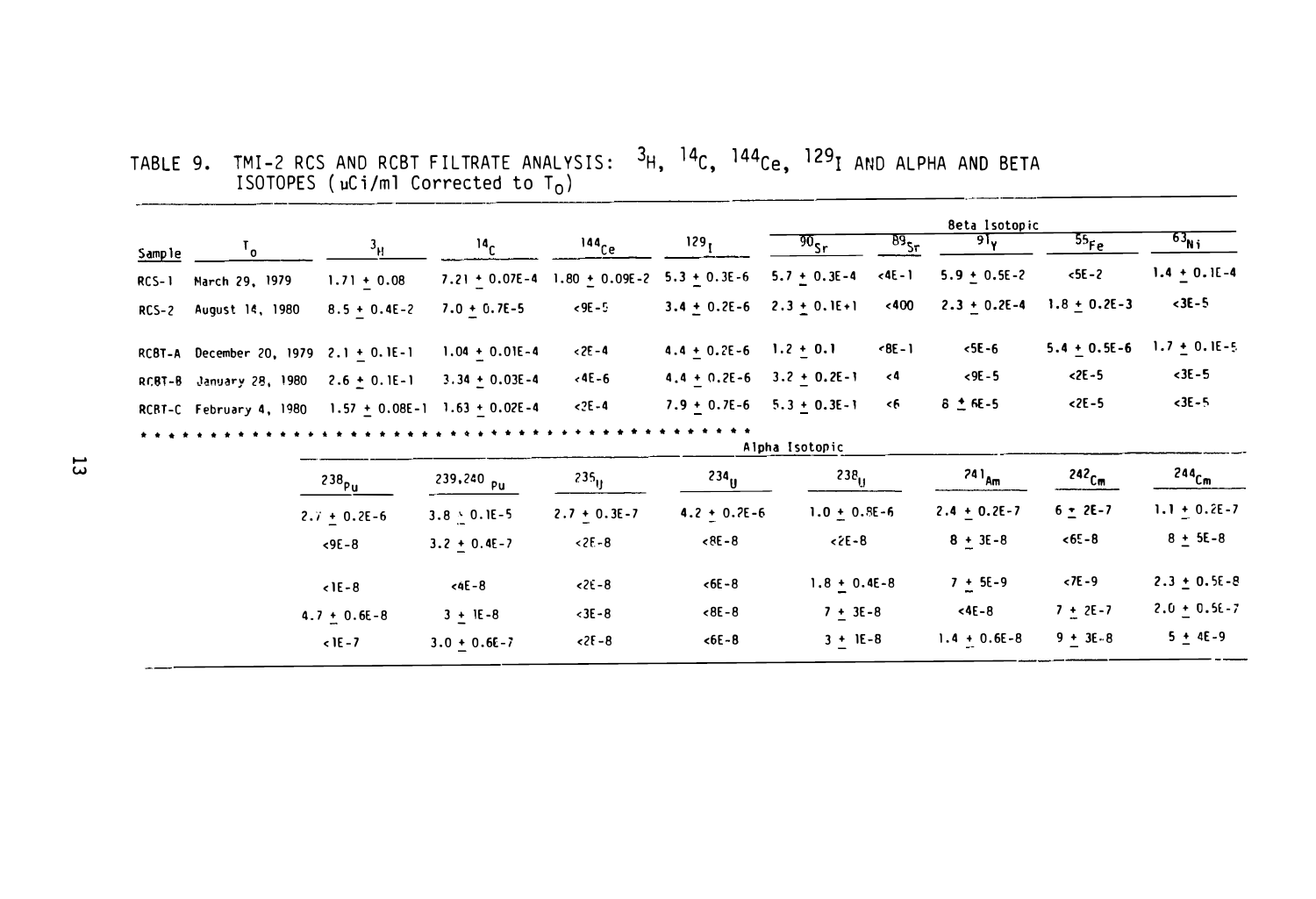## ANALYSES AT EG&G I DAHO, INC.

The archive samples were received from ENICO. The samples were manually shaken and a 0.1-ml aliquot of each was pipetted onto glass cover slides and dried to give point sources. The activities of these samples were measured by a Ge(Li) gamma-ray spectrometry system calibrated with NBS-standard reference materials.

The <sup>90</sup>Sr determination was made by separation of the strontium through a series of precipitations with a strontium carrier added to determine chemical recovery efficiency. The  $90$ Sr activity was then determined by direct counting using a calibrated end-window beta proportional counter.

A radiochemical separation of the iodine was performed with a small amount of  $^{125}$ I added to determine chemical recovery. Iodine-129 was determined by neutron activation analysis (NAA) based on the  $^{129}$ I (n,  $_{\text{Y}}$ )  $130<sub>I</sub>$  reaction. The induced  $130<sub>I</sub>$  activity was then measured by gamma spectroscopy.

The fissile material content was determined by a delayed fission neutron technique. Three ml of the samples were pipetted into polyethylene capsules. Standard reference samples were prepared with 3 ml of known  $^{235}$ U solutions, and blank samples were prepared with distilled water. Using a pneumatic transfer system, the samples, standards, and blanks were irradiated for 60 s in the Coupled Fast Reactivity Monitoring Facility (CFRMF) with a flux of 5.5 x  $10^{11}$  n/cm<sup>2</sup>/s. The capsules were allowed to decay for 40 s and then counted with a neutron detector system for 60 s. The fissile content was then calculated as if it were all  $^{235}$ U, because this method does not distinguish fissi le isotopes.

The results of the EG&G Idaho method discussed above are listed in Table 10.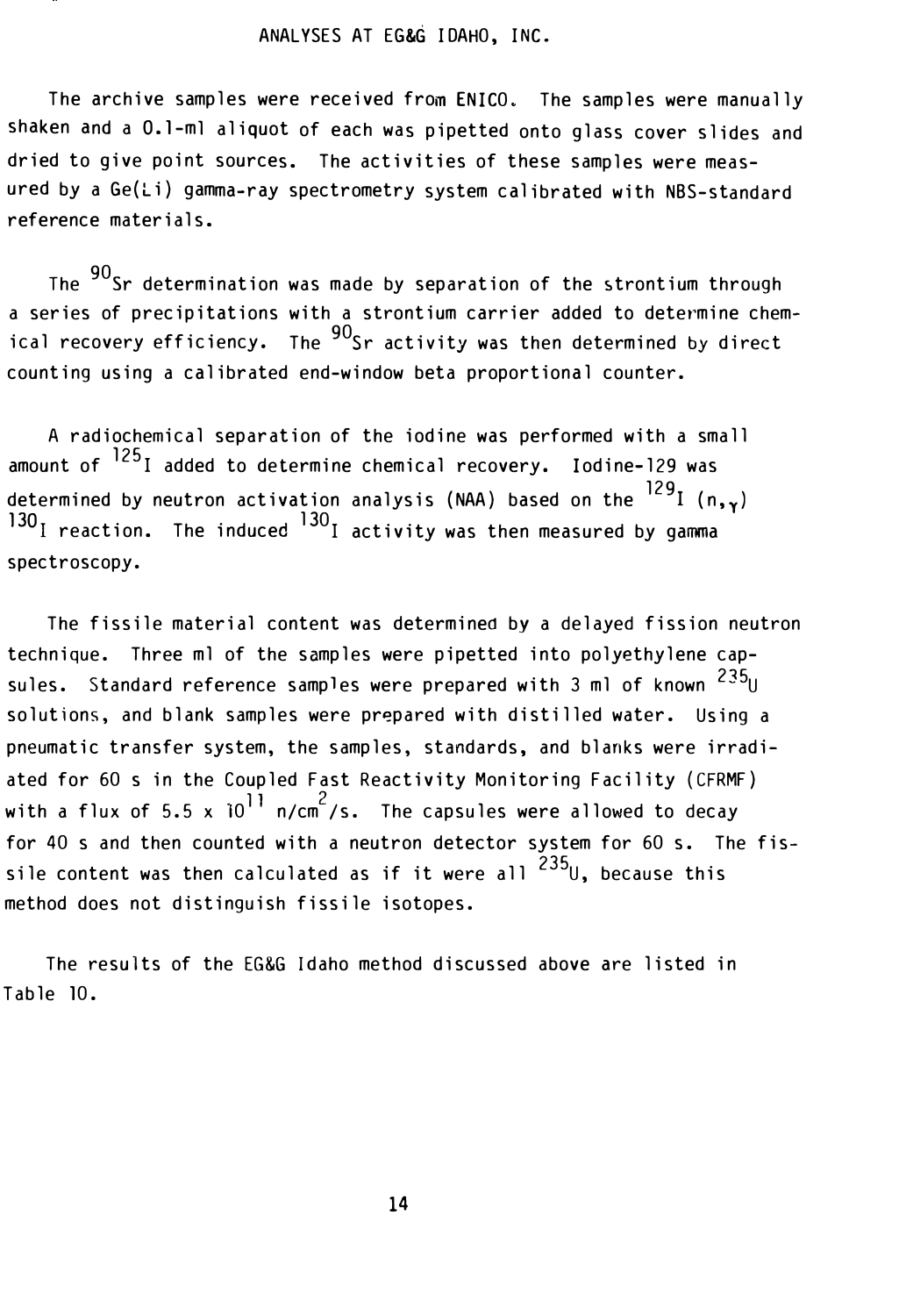| Sample  | 137 <sub>cs</sub><br>$(\mu$ Ci/ml) | 134 <sub>cs</sub><br>$(\mu$ Ci/ml) | 90 <sub>5</sub><br>$(\mu$ Ci/ml) | 129,<br>$(\mu$ Ci/ml) | Fissile<br>Material <sup>b</sup><br><u>(µg/ml)</u> |
|---------|------------------------------------|------------------------------------|----------------------------------|-----------------------|----------------------------------------------------|
| $RCS-1$ | $3.53 + 0.01E + 2$                 | $9.62 + 0.05E + 1$                 | $8.00 + 0.09E - 2$               | $7.4 + 0.4E-5$        | $6.7 + 1.7E-3$                                     |
| $RCS-2$ | $3.06 + 0.02E + 1$                 | $5.27 + 0.08$                      | $2.35 + 0.07E + 1$               | $7.1 + 0.3E-6$        | $6.7 + 1.7E-3$                                     |
| RCBT-A  | $3.47 + 0.02E + 1$                 | $7.34 + 0.07$                      | $1.03 + 0.07$                    | $9.8 + 0.5E - 6$      | $6.7 + 1.7E-3$                                     |
| RCBT-B  | $3.96 + 0.02E + 1$                 | $8.00 + 0.08$                      | $3.55 + 0.08E - 1$               | $8.4 + 0.4E - 6$      | $<$ 3.3E-3                                         |
| RCBT-C  | $5.69 + 0.03E + 1$                 | $1.12 + 0.09E + 1$                 | $8.32 + 0.09E - 1$               | $1.7 + 0.08E - 5$     | $3.3E-3$                                           |

TABLE 10. TMI-2 RCS AND RCBT SOLID SAMPLE ANALYSIS<sup>a</sup>

a. Decay corrected to  $T_0$ . Samples analyzed as received (no filtration performed). Uncertainties are based on counting statistics only; values are for two sigma confidence level.

b. Expressed as 235U equivalent.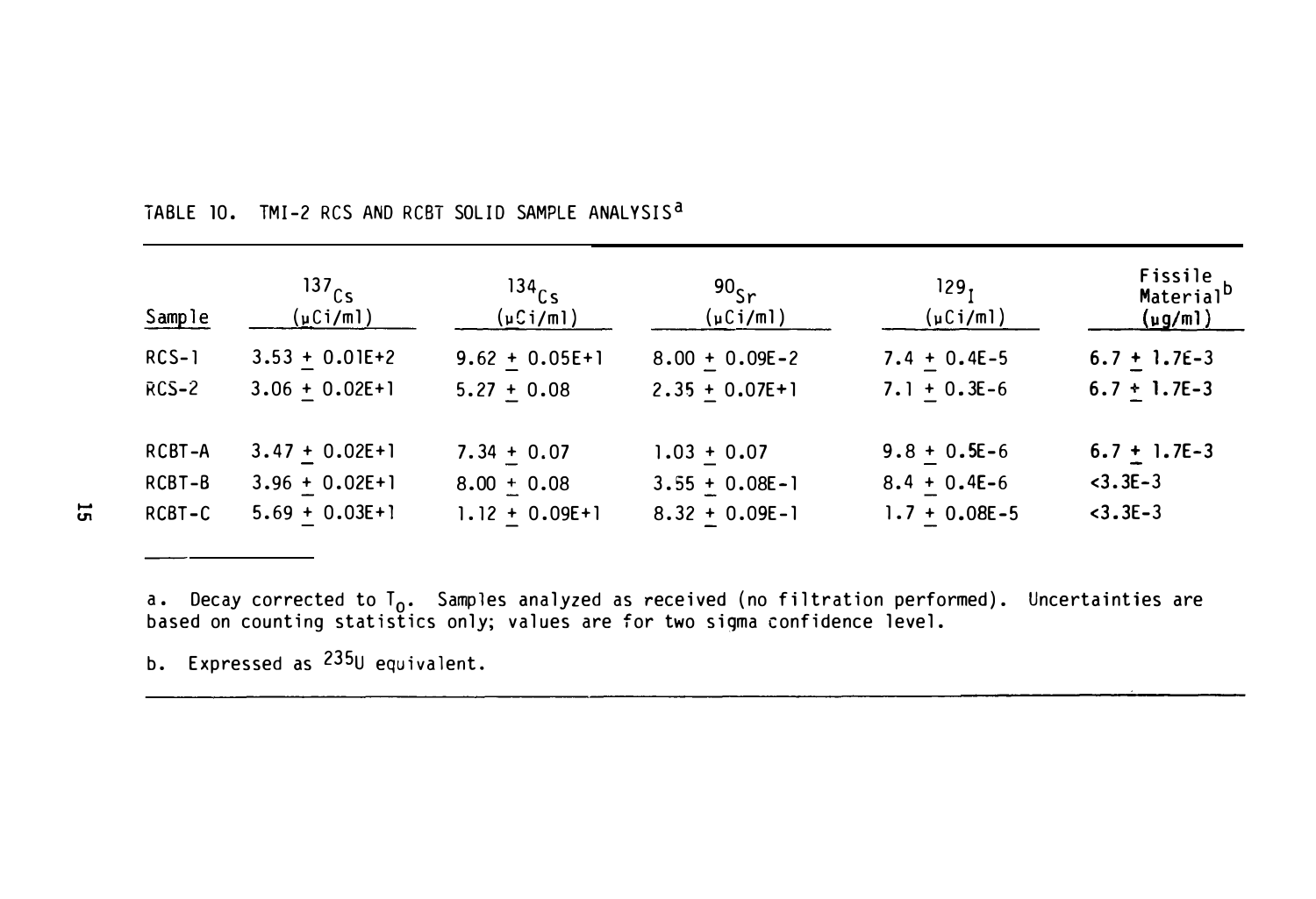## ANALYSES AT SCIENCE APPLICATIONS, INC.

Two aliquots of reactor coolant sample contained in plastic bottles were reveived from INEL. One was used for analysis, while the other was archived. The analyzed sample was determined to weigh 10.313 g and to have a pH of 8. Considerable plate-out of nuclides was observed on the �alls of the shipping container. By combining analyses of the coolant and the shipping bottle, and applying correction factors of gamma-ray measurements to obtain activities of the original sample, concentration of most of the nuclides was calculated. Tritium,  $^{63}$ Ni,  $^{55}$ Fe,  $^{129}$ I,  $^{14}$ C,  $^{235}$ U, and  $^{238}$ U concentrations were determined on the initial sample only.

Three milliliters (3 ml) of the original sample were diluted to one hundred milliliters (100 m1) in 2% hydrochloric acid and transferred to a one-hundred-twenty-five milliliter (125 ml) polyethylene bottle for gamma isotopic analysis.

One-half milliliter (0.5 ml) of original sample was diluted to one hundred milliliters in 2% hydrochloric acid in a volumetric flask. This 1:200 dilution was used for most of the radiochemical analyses performed on the sample.

Initially, a gamma isotopic analysis of the sample was performed using Ge(Li) pulse-height spectrometry. Only  $134$ Cs and  $137$ Cs were detected due to their relative high activity compared to other nuclides in the sample. Cesium was removed from the sample by scavenging with ammonium molybdophosphate (AMP). Two scavenges were performed serially, each removing more than 99% of the cesium nuclides. Other nuclides were also removed from the sample to varying degrees, up to approximately 57.0% for<br> $144_{C_2}$  . In the 11 compares activities determined on the sample after the Table 11 compares activities determined on the sample after the first and second cesium scavenges. The final column represents the fractional percentage of each nuclide removed by the second cesiuim scavenge. By assuming that the same percentages are applicable to the first cesium scavenge, calculations of activities in the original sample were made for each nuclide other than cesium. These values were combined with measured activities of the nuclide deposited in the shipping bottle to obtain the concentrations for the gamma-ray emitters listed in Table 12.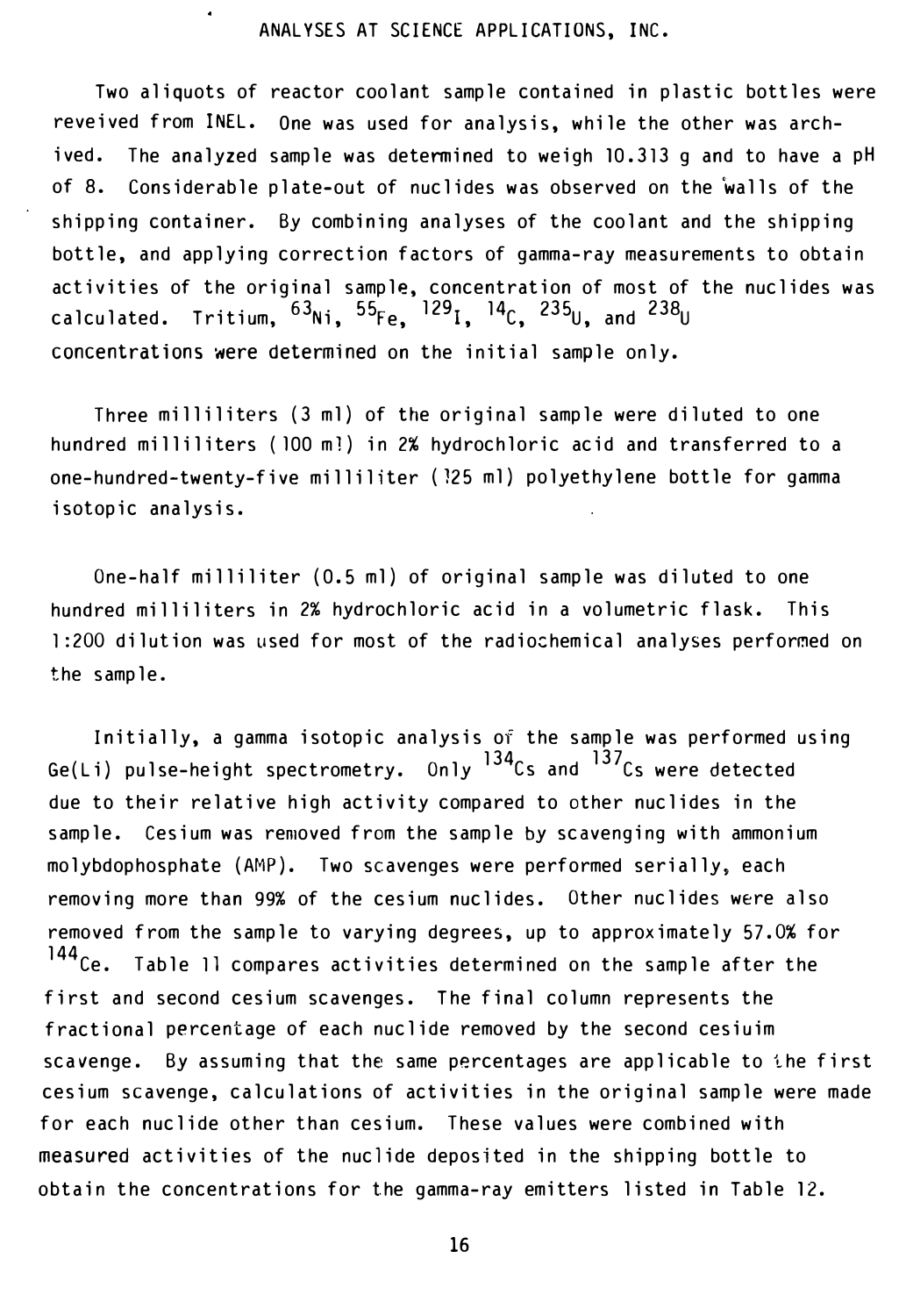The lanthanides were separated from the sample and precipitated as oxalates by the addition of a cerium carrier. Yttrium, which behaves as a lanthanide. was coprecipitated. The 64-hr half-life yttrium was allowed to decay for /1 hours before gamma-ray spectrometry to reduce the signal from its bremsstrahlung radiation. Even so, the only lanthanide that was quantitatively detected was <sup>144</sup>Ce.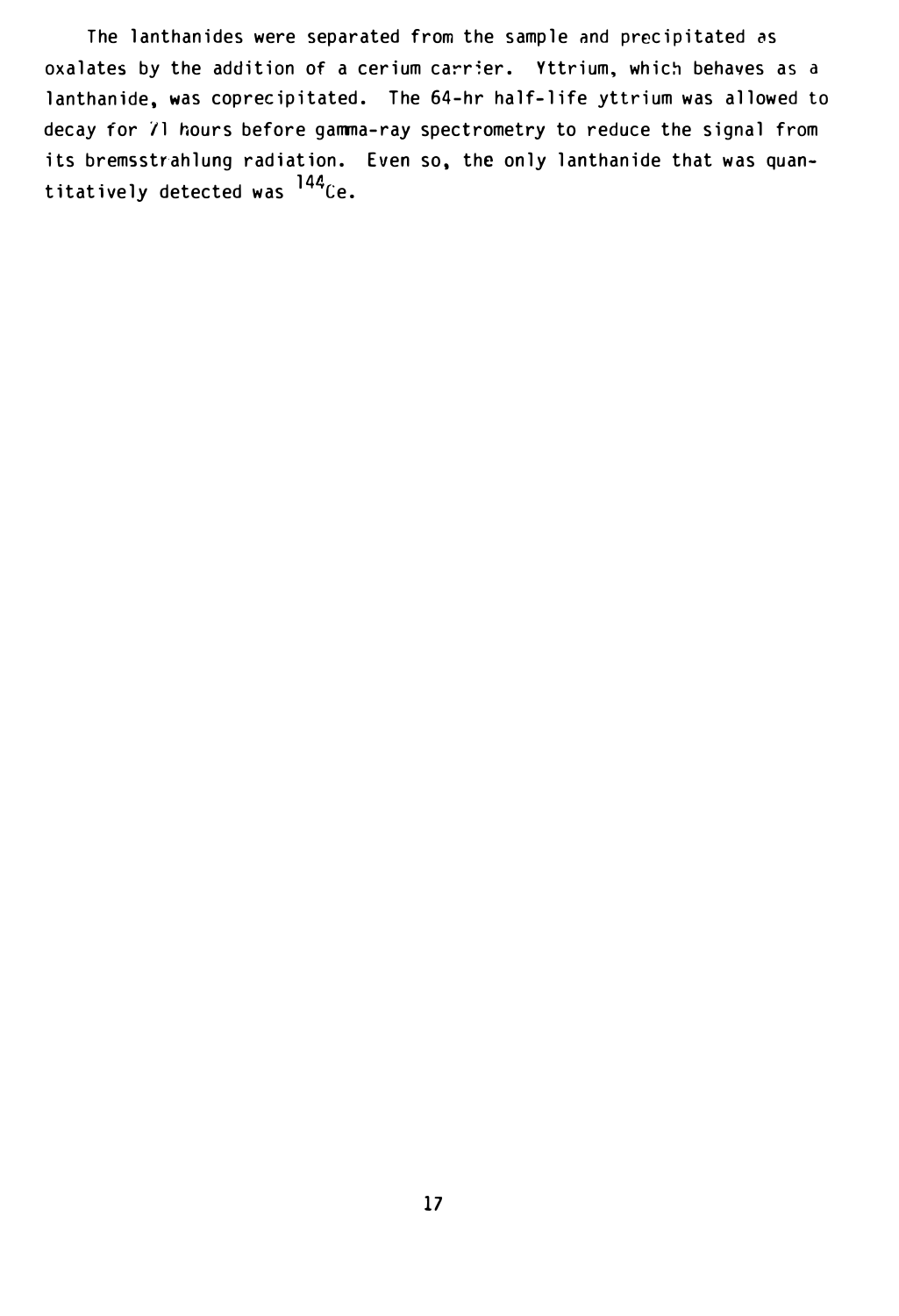| Nuclide              | Original<br>Sample | Cesium<br>Removed<br>1st Scavenge | Cesium<br>Removed<br>2nd Scavenge | Percent<br>Removed by<br>2nd Scavenge |
|----------------------|--------------------|-----------------------------------|-----------------------------------|---------------------------------------|
| 134 <sub>Cs</sub>    | $3.33E+1$          | $2.62E - 2$                       | $5.18E - 5$                       | 0.998                                 |
| 137 <sub>Cs</sub>    | $2.27E+2$          | $1.31E-1$                         | $2.56E - 4$                       | 0.998                                 |
| $144$ Ce/Pr          |                    | $9.44E - 3$                       | $4.06E - 3$                       | 0.570                                 |
| 125 <sub>5b</sub>    |                    | $3.59E - 2$                       | $3.40E - 2$                       | 0.053                                 |
| 60 <sub>Co</sub>     |                    | $7.20E - 4$                       | $6.59E - 4$                       | 0.085                                 |
| $^{106}$ Ru/Rh       |                    | $2.01E - 3$                       | $1.64E - 3$                       | 0.184                                 |
| $95_{Nb}$            |                    | $1.54E - 4$                       | $1.10E - 4$                       | 0.286                                 |
| $58$ <sub>Co</sub>   |                    | $3.34E - 5$                       | $2.28E - 5$                       | 0.317                                 |
| 54 <sub>Mn</sub>     |                    | $4.40E - 5$                       | $3.30E - 5$                       | 0.250                                 |
| $110m$ <sub>Ag</sub> |                    | $1.38E - 4$                       | $1.05E - 4$                       | 0.239                                 |
|                      |                    |                                   |                                   |                                       |

# TABLE 11. TMI-2 RCS-2 CESIUM SCAVENGES (µCi/ml; all values decay corrected to March 30, 1981)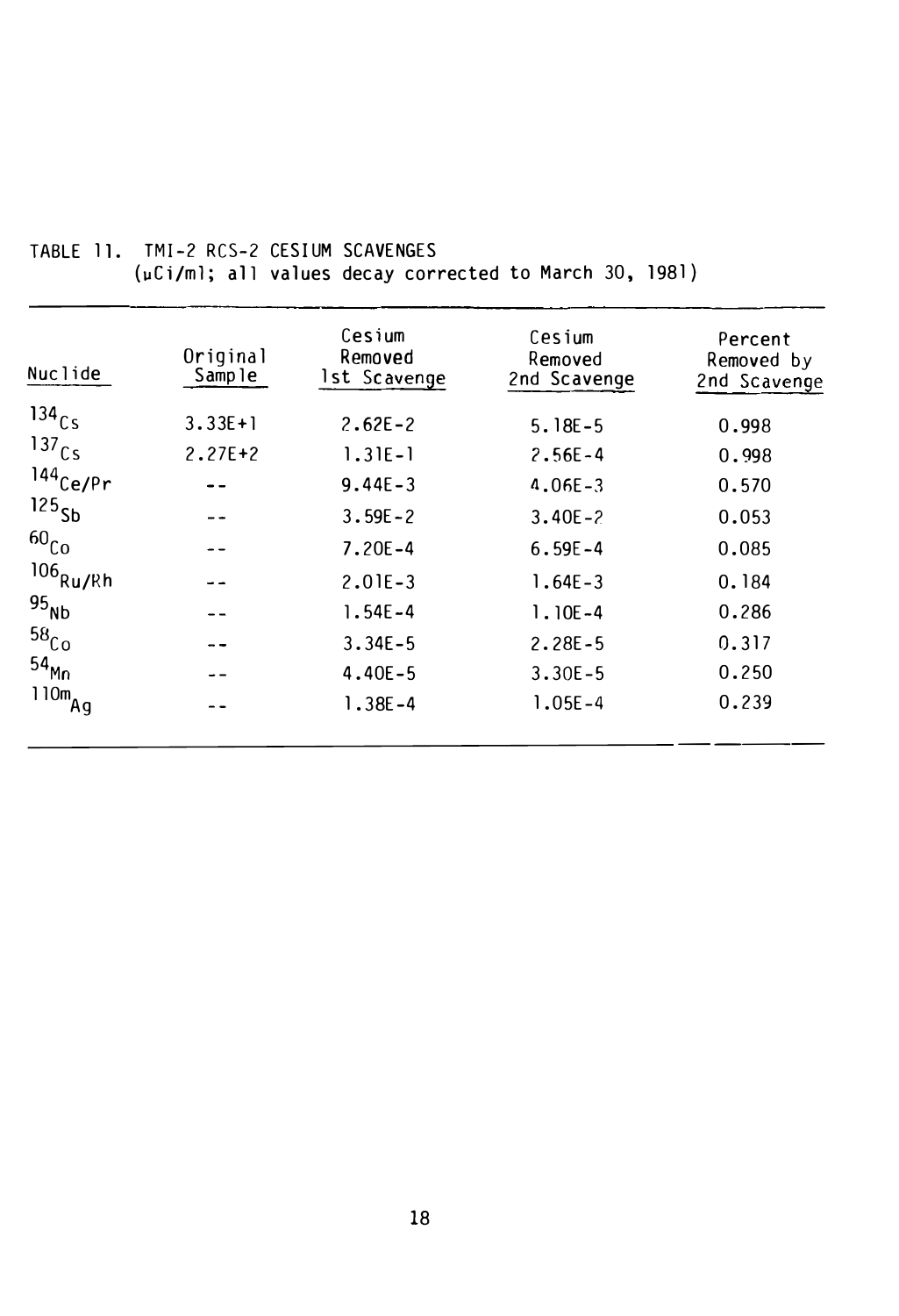| Nuclide                                                                                                                                       | Concentration: µCi/ml<br>of Original Sample                                                           | Statistical<br>Uncertainty<br>C<br>$(\pm 2 \sigma)$              |
|-----------------------------------------------------------------------------------------------------------------------------------------------|-------------------------------------------------------------------------------------------------------|------------------------------------------------------------------|
| 134Cs<br>137c <sub>S</sub><br>$144$ <sub>Ce/Pr</sub><br>125 <sub>5b</sub><br>$60_{Co}$                                                        | $3.33E+1$<br>$2.27E + 2$<br>$4.04E - 2$<br>$5.76E - 2$<br>$2.18E - 3$                                 | $2.5E - 0$<br>$9.2E - 1$<br>$2.7E-3$<br>$1.2E - 2$<br>$4.5E - 4$ |
| $106$ Ru/Rh<br>51 <sub>Cr</sub><br>$110m_{Ag}$<br>95 <sub>Nb</sub><br>95Zr                                                                    | $1.10E - 2$<br>$1.54E - 3$<br>$1.08E - 3$<br>$2.16E - 4$<br>$2.33E - 5$                               | $4.6E - 3$<br>$5.2E - 4$<br>$2.2E - 4$<br>$7.1E-5$<br>$4.3E - 6$ |
| 58 <sub>Co</sub><br>54 <sub>Min</sub><br>$3_H$<br>89 <sub>Sr</sub><br>$90\frac{6}{5}r$                                                        | $5.38E - 4$<br>$<4.71E-4$<br>$6.45E - 1^{b}$<br>$1.08E - 2$<br>$8.66E - 2$                            | $1.0E - 2$<br>$1.5E - 3$<br>$7.4E - 4$                           |
| $63$ Ni<br>$(05-01-81)$<br>55Fe<br>$(05 - 11 - 81)$<br>129 <sub>I</sub><br>14 <sub>C</sub>                                                    | $1.04E-3^{b}$<br>$< 2.14E - 2b$<br>$1.25E - 4b$<br>$5.66E - 4^{b}$                                    | $1.0E - 5$<br>$5.7E - 5$                                         |
| 239,240 <sub>Pu</sub><br>238 <sub>Pu</sub><br>241 <sub>Am.</sub><br>242, 243 <sub>Cm</sub><br>244 <sub>Cm</sub><br>$235\overset{\small >}{0}$ | $1.40E - 3$<br>$1.19E - 4$<br>$1.99E - 5$<br>$2.04E - 5$<br>$1.38E - 5$<br>$<$ 4.53E – 7 <sup>b</sup> | $5.0E - 5$<br>$5.0E - 6$<br>$2.5E-6$<br>$4.0E - 6$<br>$1.7E - 6$ |
| 238 <sub>U</sub>                                                                                                                              | 5.00E-7 <sup>b</sup>                                                                                  | $1.7E - 7$                                                       |

TABLE 12. TMI-2 RCS-1 CONCENTRATIONS OF RADIONUCLIDE AND MASS OF CESIUM (all values, unless otherwise noted, are decay corrected to March 30, 1 981)

a. Total cesium by Graphite Furnace Atomic Spectroscopy 1.2El ±  $0.3E1 \mu g/ml.$ 

b. Concentrations of these nuclides were determined by direct measurements of the coolant sample, and do not include any that absorbed onto the shipping container.

c. Counting uncertainty on ly.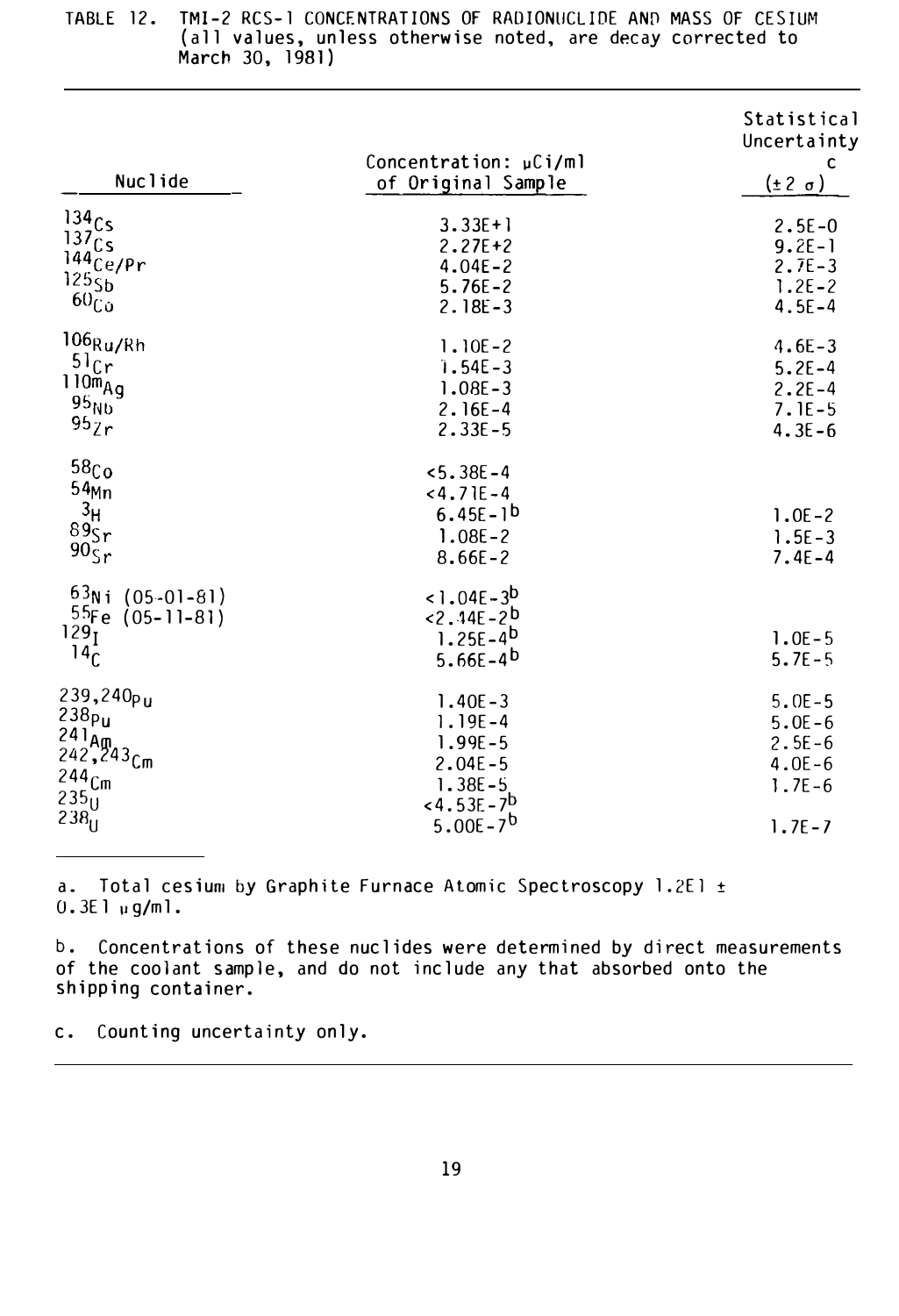The tritium concentration was measured in a known fraction of the supernate after the removal of radiocesium and the lanthanides. This sample was distilled from alkaline permanganate solution. The purified condensate was collected and counted by the liquid-scintillation technique.

Similar to the tritium analysis,  $^{14}$ C analysis was done by distillation and liquid-scintillation counting. The <sup>14</sup>C distillation involved use of an oxidizing reflux system and a liquid adsorber downstream to quantitatively capture the  $^{14}$ CO<sub>2</sub> gas. A known spike of  $^{14}$ C was distilled prior to the sample and recovery of 94.3% was obtained. This yield was used in determining the sample concentration.

The sample was analyzed for  $89,90$ <br>Sr by a nitrate/carbonate gravimetric method. Five ml of the 1:200 dilution were used for this analysis.

The following general method was used to analyze for <sup>129</sup>1. Two ml of unacidified sample and Nal carrier were made basic to a pH of 8.0 and loaded onto a Dowex 50 anion exchange resin. Cs, Sr, and other cations were eluted off the resin. The  $^{129}$ l and carrier were stripped from the resin, extracted into carbon-tetrachloride, and back extracted into water. Finally, the iodine was precipitated as Cui, filtered onto glass-fiber paper, and counted on a thin-window Nai(Tl) detector.

Analysis of  $^{55}$ Fe and  $^{63}$ Ni were performed jointly on a 1.0-ml aliquot of raw sample. Iron and nickel carriers were added, and the iron was precipitated as the hydroxide, using ammonium hydroxide. The nickel remained in solution and was separated in the filtrate. After a series of decontamination steps, the iron hydroxide was counted on the thin-window NaI(Tl) detector, and the nickel was counted in the liquid-scintillation counter.

The uranium and transuranic series were analyzed using standard methods involving liquid-liquid extractions and electroplating of purified nuciides. The plates were counted o� an alpha pulse-height analyzer with a Si(Au) detector.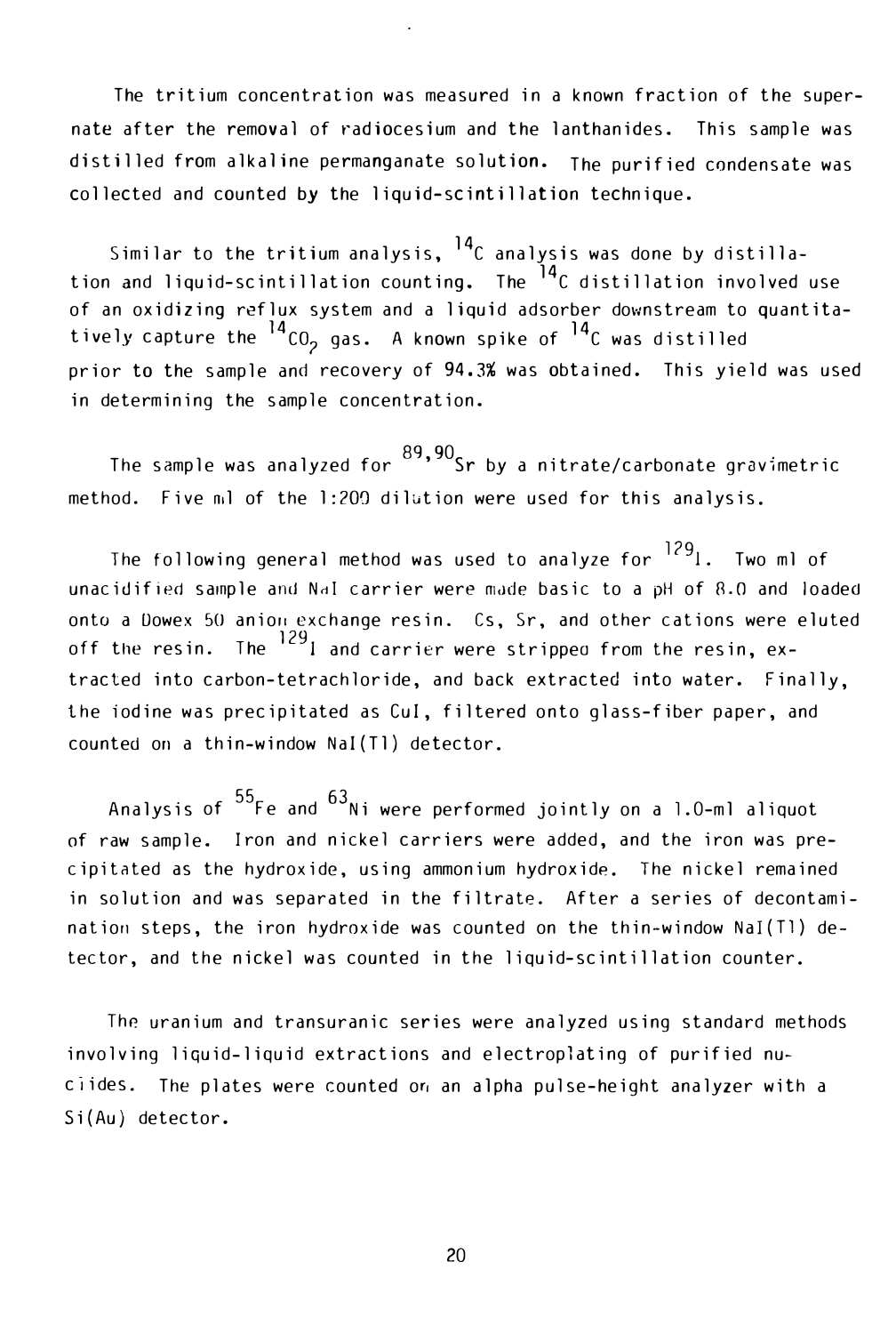Atomic absorption spectrophotometry was employed for determining total cesium. The high concentrations of  $134$ Cs and  $137$ Cs in the sample precluded the use of an acetylene flame on undiluted samples because gross contamination of the instrument would result. A quantitatively diluted sample was used in the high-temperature graphite furnace. However, it was necessary to experiment to find suitable diluents for the sample and the optimum operating settings for the furnace. After establishing peak conditions, the sample was analyzed. The results were concordant when the sample was run under two sets of conditions.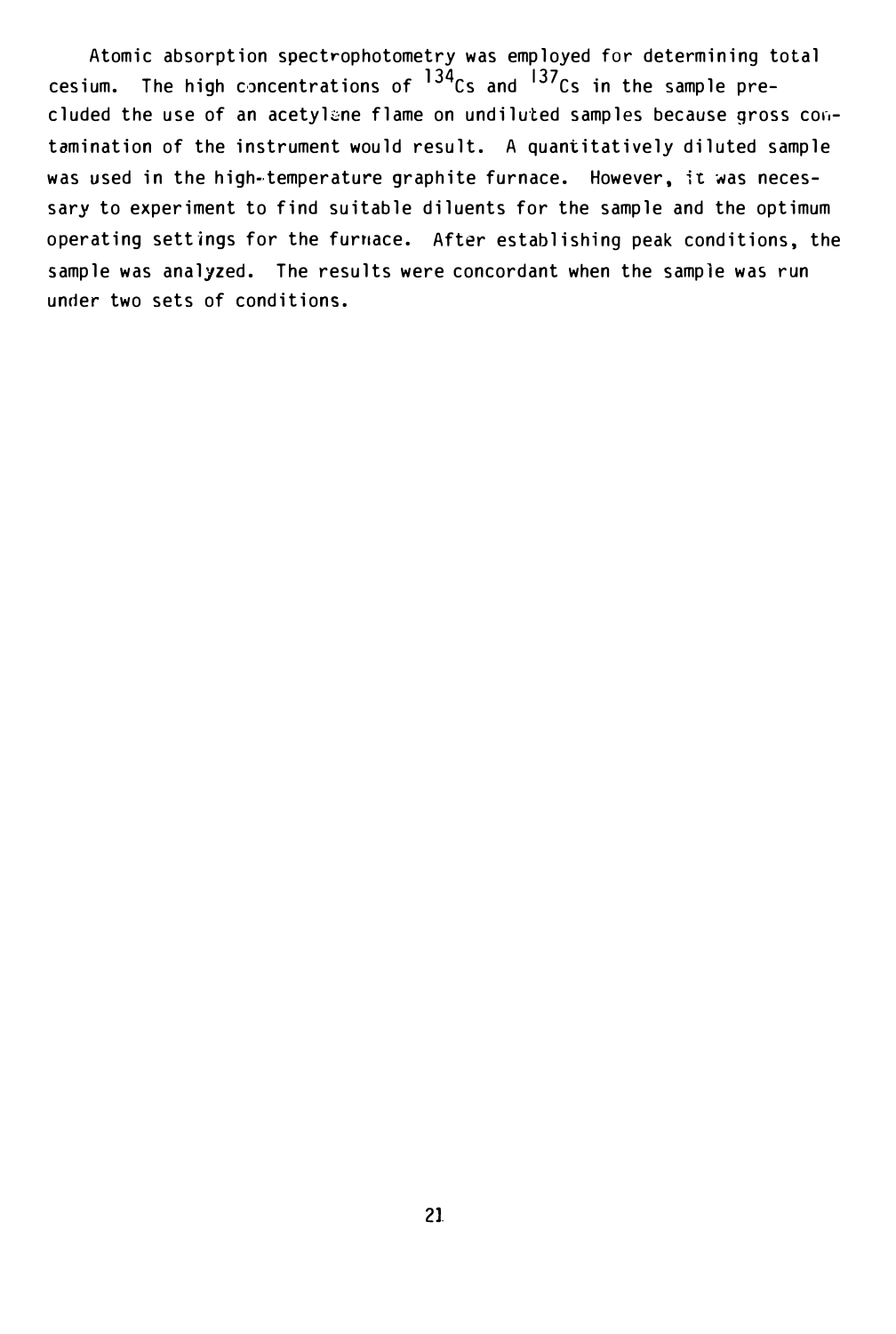## RCS-1

Table 13 compares the RCS-1 results from the three laboratories. The 134,  $137<sub>Cs</sub>$  numbers from ENICO and EG&G Idaho agree very well, the  $90<sub>Sr</sub>$ and <sup>129</sup>I numbers agree fairly well, considering the different techniques used, but the fissile material numbers differ considerably. The reason for the large difference in fissile material content is not known.

When comparing the SAl results with the ENICO results, the idea that the samples are not the same comes to mind. This idea is based on the following:

- o The Cs numbers differ considerably. This is one of the more straightforward measurements.
- o The  $^{129}$ I,  $^{235,238}$ U, and transuranic numbers differ by factors of up to 25.
- o The radiation survey readings taken on October 9, 1980 by GPU gave the 125-ml RCS sample reading as 800 mR/hr gamma and the 20 ml RCS sample reading as 3.2 R/hr gamma.
- o There is no documentation available to verify if in fact the samples are identical.

## RCS-2, RCBT-A, RCBT-B, and RCBT-C

Table 14 compares the ENICO and EG&G Idaho results for the four remaining samples. The results agree very well, with the noticeable exception of the fissile material content. Again, the reason for this discrepancy is not known.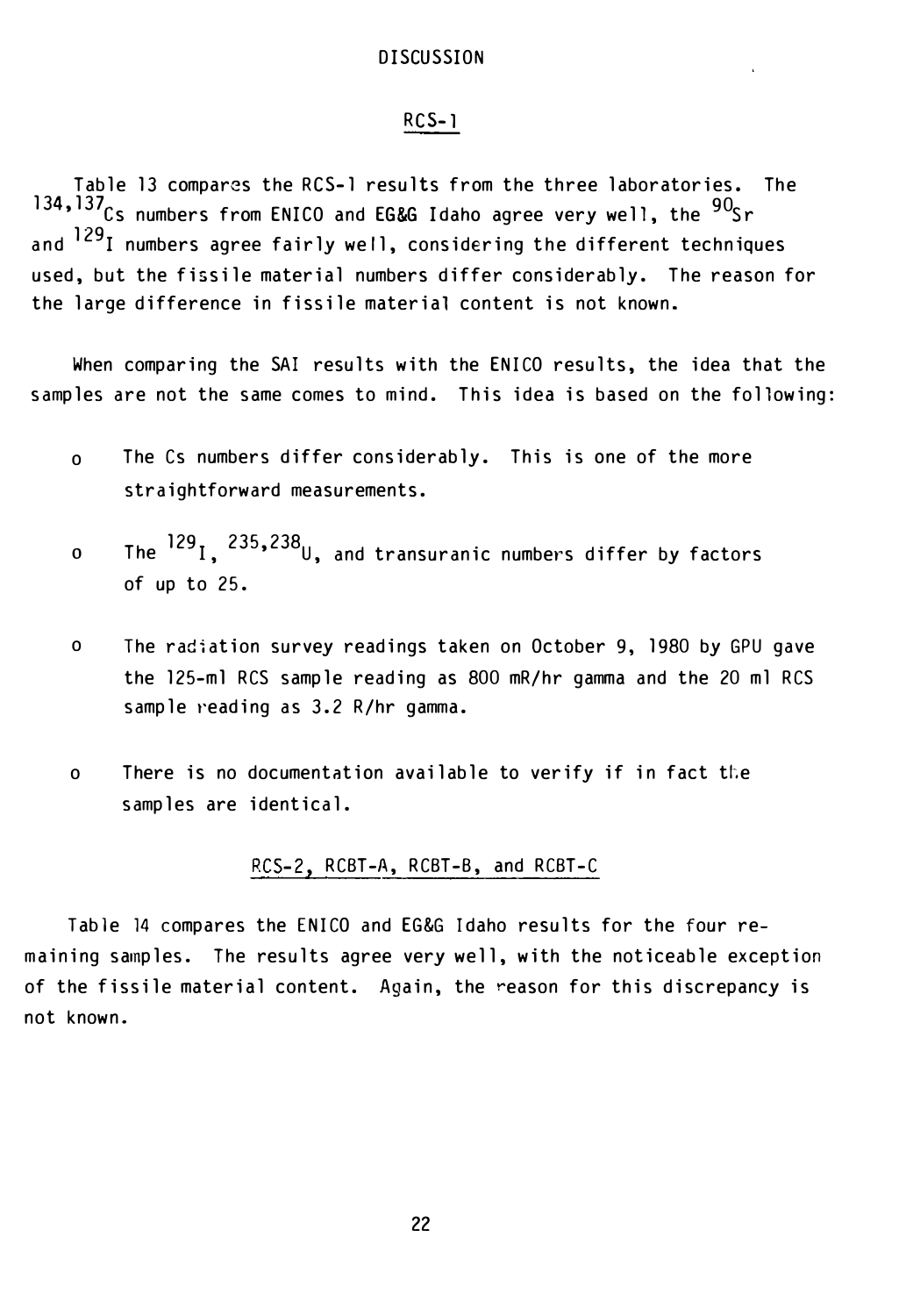| Selected Nuclides               | <b>ENICO</b> | EG&G Idaho  | SAI          |
|---------------------------------|--------------|-------------|--------------|
| $134C_S$                        | $8.80E+1$    | $9.62E+1$   | $6.53E+1$    |
| 137 <sub>Cs</sub>               | $3.57E + 2$  | $3.53E + 2$ | $2.38E + 2$  |
| 90 <sub>5r</sub>                | $1.0E - 2$   | $8.0E - 2$  | $9.1E - 2$   |
| 129 <sub>I</sub>                | $5.3E - 6$   | $7.4E-5$    | $1.25E - 4$  |
| Fissile material<br>$(\mu g/m)$ | $3.5E - 1$   | $6.7E - 3$  | $>2.3E-2$    |
| 125 <sub>5h</sub>               | $2.4E - 2$   | $ a$        | $9.6E - 2$   |
| 60 <sub>Co</sub>                | $2.0E - 3$   | $-.a$       | $2.8E - 3$   |
| 239, 240 $p_{II}$               | $7.0E - 5$   | $ a$        | $1.4E - 3$   |
| $241_{Am}$                      | $8.1E - 7$   | $ a$        | $2.0E - 5$   |
| 235                             | $7.9E - 7$   | $-$ a       | $< 4.5E - 7$ |
| $238_{11}$                      | $1.4E-6$     | $-$ a       | $5.0E - 7$   |
|                                 |              |             |              |

TABLE 13. COMPARISON OF THE TMI-2 RCS-1 MEASUREMENTS  $(\mu\text{Ci/ml}$  unless otherwise noted; decay corrected to  $T_0$ )

#### Not analyzed. a.

COMPARISON OF ENICO AND EG&G IDAHO MEASUREMENTS TABLE 14.  $(\mu\text{Ci}/\text{ml}$  unless otherwise noted; decay corrected T<sub>0</sub>)

| Nuclide                            | Laboratory          | $RCS-2$                 | RCBT-2                  | RCBT-B                    | RCBT-C                     |
|------------------------------------|---------------------|-------------------------|-------------------------|---------------------------|----------------------------|
| 134C <sub>S</sub>                  | ENICO               | 4.93                    | 7.68                    | 7.88                      | $1.05E + 1$                |
|                                    | EG&G Idaho          | 5.27                    | 7.34                    | 8.00                      | $1.12E+1$                  |
| 137 <sub>Cs</sub>                  | ENICO               | $2.84E+1$               | $3.43E+1$               | $3.76E+1$                 | $5.06E+1$                  |
|                                    | EG&G Idaho          | $3.06E + 1$             | $3.47E+1$               | $3.96E+1$                 | $5.69E + 1$                |
| 90 <sub>5r</sub>                   | ENICO               | $2.34E+1$               | 1.4                     | $3.64E - 1$               | $5.44E - 1$                |
|                                    | EG&G Idaho          | $2.35E+1$               | 1.03                    | $3.55E - 1$               | $8.32E - 1$                |
| 129 <sub>I</sub>                   | ENICO               | $3.4E - 6$              | $4.4E - 6$              | $4.4E - 6$                | $7.9E - 6$                 |
|                                    | EG&G Idaho          | $7.1E - 6$              | $9.8E - 6$              | $8.4E - 6$                | $1.7E - 5$                 |
| Fissile<br>Material<br>$(\mu g/m)$ | ENICO<br>EG&G Idaho | $>6.7E-6$<br>$6.7E - 3$ | $>1.7E-4$<br>$6.7E - 3$ | $>2.8E-6$<br>$< 3.3E - 3$ | $>1.13E-5$<br>$<$ 3.3E – 3 |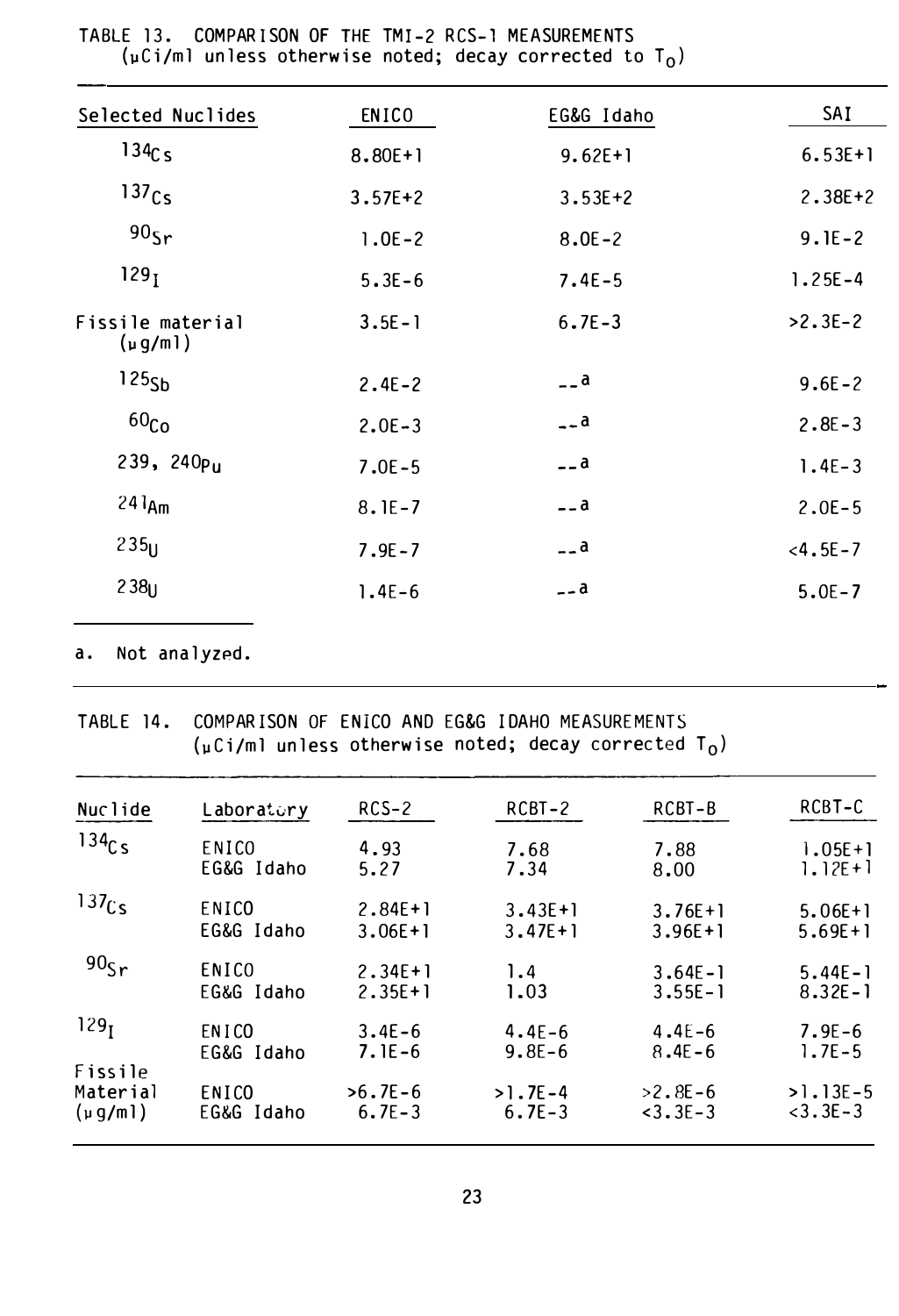# RCS-1 versus RCS-2

In all hut one case, the radionuclide concentrations had diminished a varying am011nt. These changes can be attributed to (a) losses from the primary loop, (b) makeup water (a dilution effect), and (c) radioactive decay. The  $90$ Sr increase is probably due to the leaching of the strontium from the reactor core. Table 1 shows large differences in particle size distribution and total solids. The lack of particles >5� indicates that they settled somewhere in low points of the RCS where natural circulation due to decay heat was not great enough to suspend them. The large increase in the mass of the particles between  $0.45$ -1.2  $\mu$  size indicate that a salt or salts are being precipitated into the water and are being carried over and suspended in the water throughout the entire RCS.  $6$